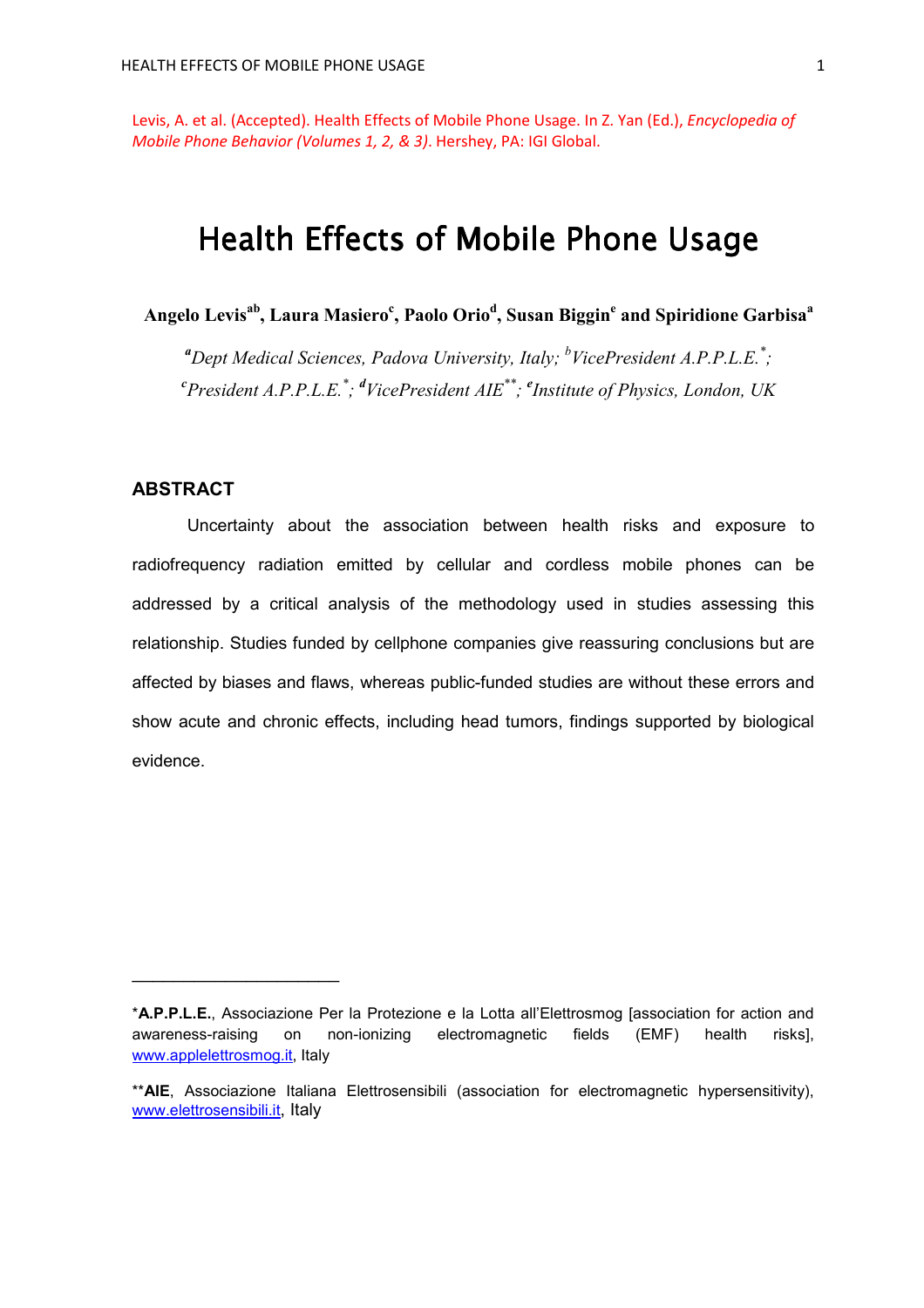## **INTRODUCTION**

We provide an overview of the relationship between exposure to cellular and cordless phone radiofrequencies and possible health effects. One key concern is the large disparity between the results from public- and from private-funded research. Drawing on Tomatis (2005), founder and long-serving (1969-1993) head of International Agency for Research on Cancer (IARC), the method used in many private-funded studies is such as to raise background noise, increasing confusion, thereby making assessment of risk more difficult. It is thus important to critically assess the scientific validity of these studies: a crucial point we raise is the conflicts of interest often affecting the parties involved, whether individual scientists, international journals, or safety agencies. The implications are far reaching, going beyond the lack of awareness in mobile phone (MP) users regarding health risks, and limited insight on potential improvements due to failures in scientific research. The prime consequence is that collective decisions concerning how these devices should be produced and made available are precluded by the fallacious scientific knowledge that vested interests explicitly pursue.

A pioneer study exposing carcinogenic risk arising from MP use was published by Hardell (Hardell et al., 2002) of the Dept Oncology, University Hospital, Orebro, Sweden. This seminal work has now been extended by a number of notable authors: Davis (Davis, 2010) of the Environmental Health Trust, Tetom Village, WY USA; Gee (Gee, 2009) at the European Environment Agency, Copenhagen, Denmark; Lloyd Morgan (Lloyd Morgan, 2009) in Albany, CA USA; Kundi (Kundi, 2009) at the Environmental Health Institute, University of Vienna, Austria. In addition, one of the present authors, Levis (Levis et al., 2011), has worked in this field for more than 10 years, and has frequently been called as an expert witness to give evidence in the context of MP court cases.

Investigators in newer areas of research, tackling the increasing challenges of acute and chronic effects of electrohypersensitivity, include Johansson (Johansson, 2006) at the Karolinska Institute and Royal Institute of Technology, Stockholm, Sweden; Khurana (Khurana, 2010) at the Australian National University Medical School, Garran, Australia;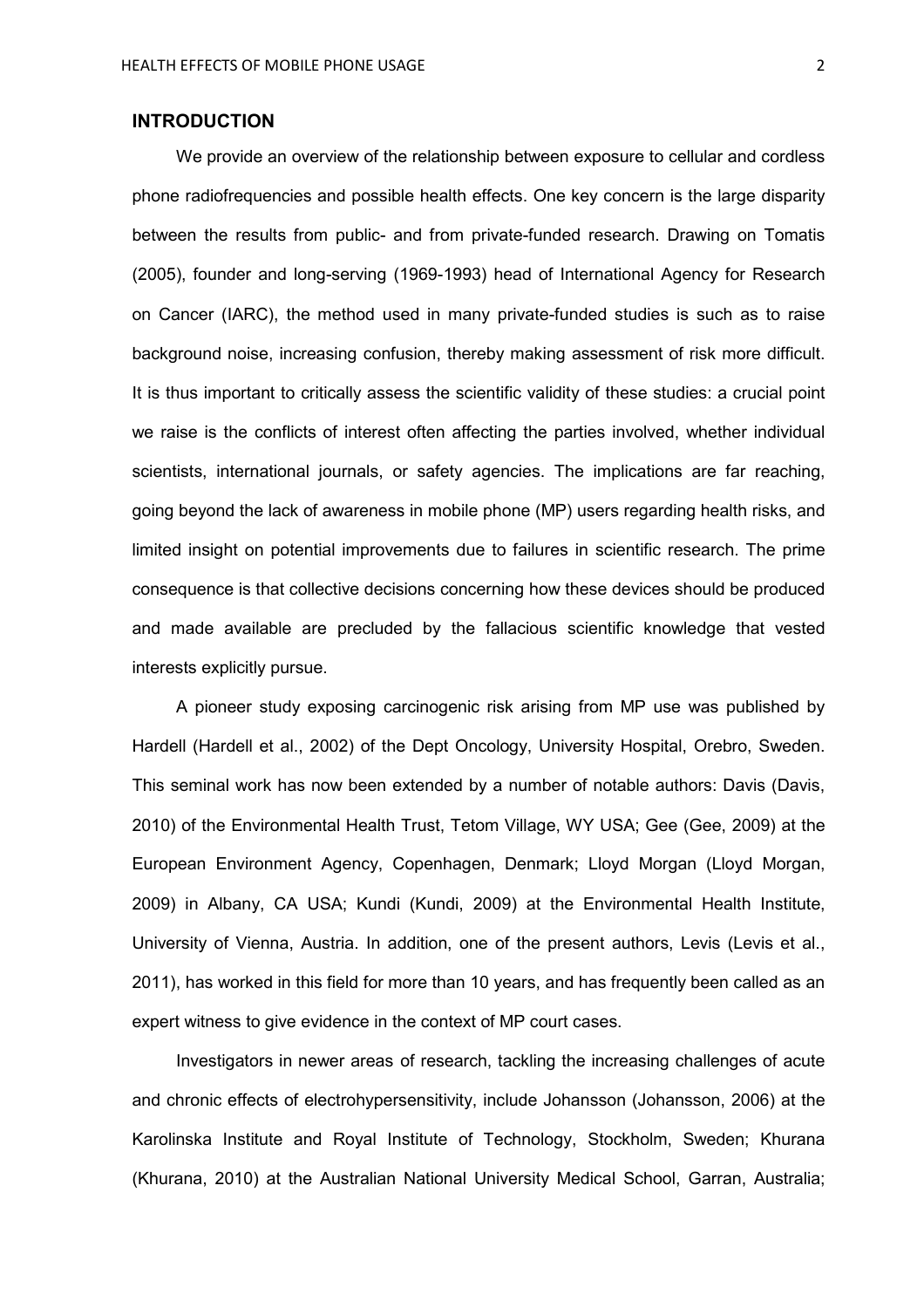and Grigoriev (Grigoriev 2011) at the Federal Medical Biophysical Center, Moscow, Russia.

### **OVERVIEW**

According to the International Telecommunications Union, by the end of 2013 the number of cellphone subscriptions reached 6.8 billion, with 4.4 billion users, half being children and young adults. There are no data for cordless phones, but 3 billion users is a reasonable assumption. Given these figures, even a modest increase (20%) in tumor risk for MP users would result in significant social costs, while higher risks could lead to a crisis of dramatic proportions. While most technologies carry risks, these should be assessed accurately and responsibly. Whether or not there is a relationship between MP use and head tumor risk is still under debate: progress requires a critical analysis of the methodological elements essential to any impartial evaluation of contradictory results.

### **CURRENT SCIENTIFIC KNOWLEDGE**

MPs were introduced onto the market in the 1980s, and widely used during the following decade in the USA, Scandinavia and Israel. From the early 1990s MP use spread quickly in other countries, with a resulting almost global exposure to MP radiation for >20 years. Although head tumors may have very long latency times (even 30 years or more), it is likely that some due to MPs could be diagnosed after ≥10 years of use or latency, as in the case for long-latency tumors due to ionizing radiation, asbestos or smoking. Studies by the same author (Hardell, Carlberg & Hansson-Mild, 2006a,b; Hardell, Carlberg, Soderqvist & Hansson-Mild, 2013a,b) as well as other authors (Han, Kano, Davis, Niranjan & Lunsford, 2009; Khurana, Teo, Kundi, Hardell & Carlberg, 2009; Dubey, Hanmandlu & Gupta, 2010; Sato, Akiba, Kubo & Yamaguchi, 2011; Coureau et al., 2014), report a statistically significant (s.s.) increase (from >100% to >300%) in risk of ipsilateral malignant (gliomas) and benign (meningiomas) cerebral tumors, and of benign acoustic-nerve tumors (neuromas) among MP users, after use or latency ≥10 years. Moreover, the increase in annual incidence of brain and nervous-system tumors was correlated with potential confounders and environmental risk factors in over 100 countries using ecological data: the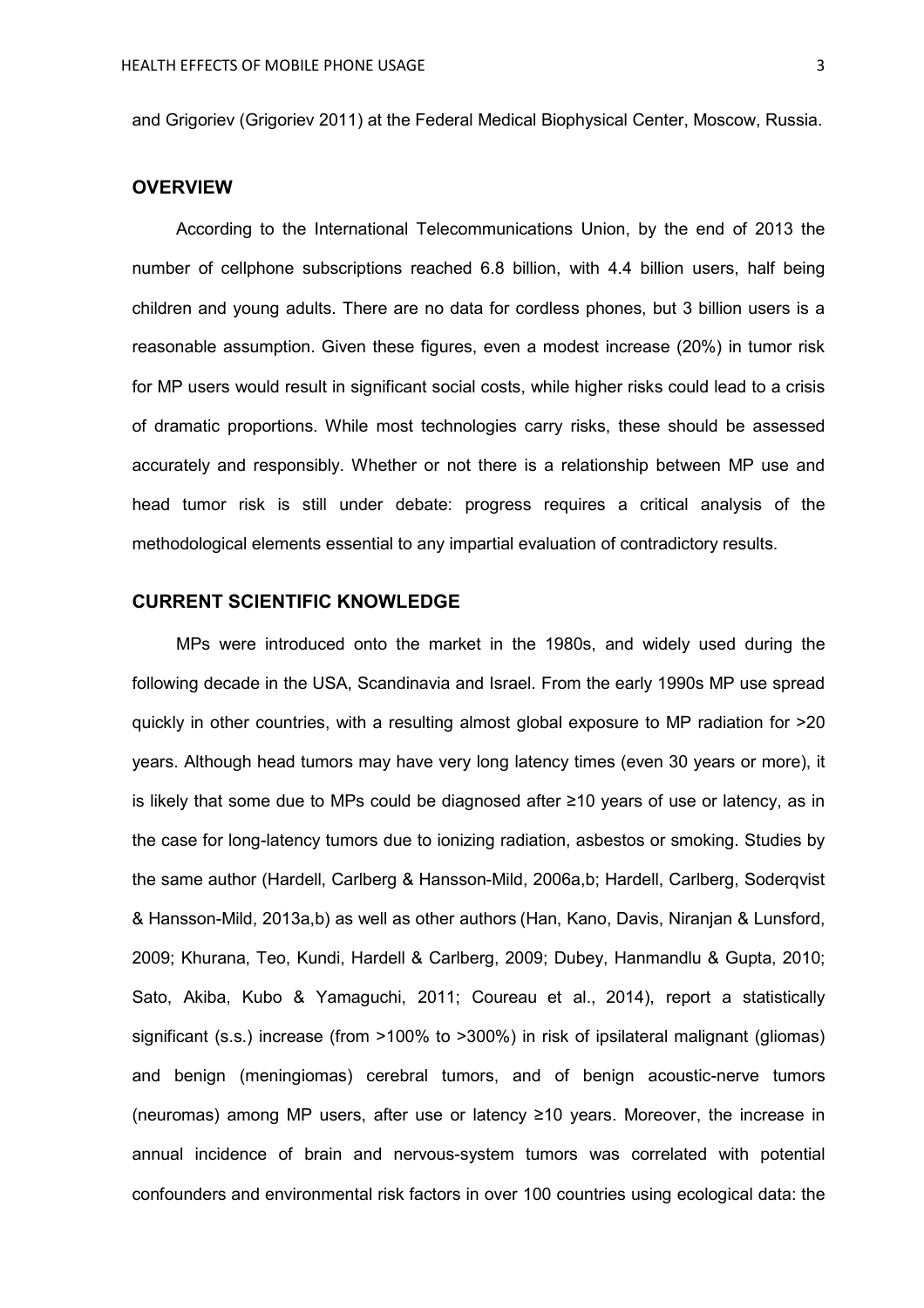only exogenous risk factor consistently associated with higher incidence was penetration of MP subscription rate (De Vocht, Hannam, & Buchan, 2013; Hardell & Carlberg, 2013). Instead, several researchers have drawn their own conclusions from the results of the Interphone studies, which involved research groups from 13 countries (Interphone Study Group, 2010, 2011) and are considered reassuring in their failure to find any increased risk of head tumors in MP users. It is therefore vital to understand the weight of the conflicting data here.

We carried out a critical examination of the protocols and results from all epidemiological case-control and cohort studies, pooled analyses, and meta-analyses on head tumor risk among MP users (Levis, Minicuci, Ricci, Gennaro & Garbisa, 2011, 2012). For each study we identified the elements that should be taken into account to ensure impartial evaluation of reliability (Box 1):

# **BOX 1** *Methodological elements needed to ensure the reliability of studies on the relationship between MP use & increased head tumor risk*

- frequency of MP use and compatibility of latency and/or exposure time since first use of MPs with progression time of the examined tumors;
- inclusion among the exposed of all users of MPs, cordless included;
- laterality of head tumor localization relative to the habitual laterality of MP use;
- percentage of actually exposed subjects, number of subjects selected (cases and controls), and percentage of their participation in the study;
- distribution of risk values above and below 1, and probability that such distribution might be chance;
- full and correct selection and citation of data included in the meta-analyses.

Basing our assessment on these elements we identified several study design flaws and biases that lead to underestimation of tumor risk in the Interphone studies funded by the cellphone companies, which are absent in Hardell's public-funded work (Box 2).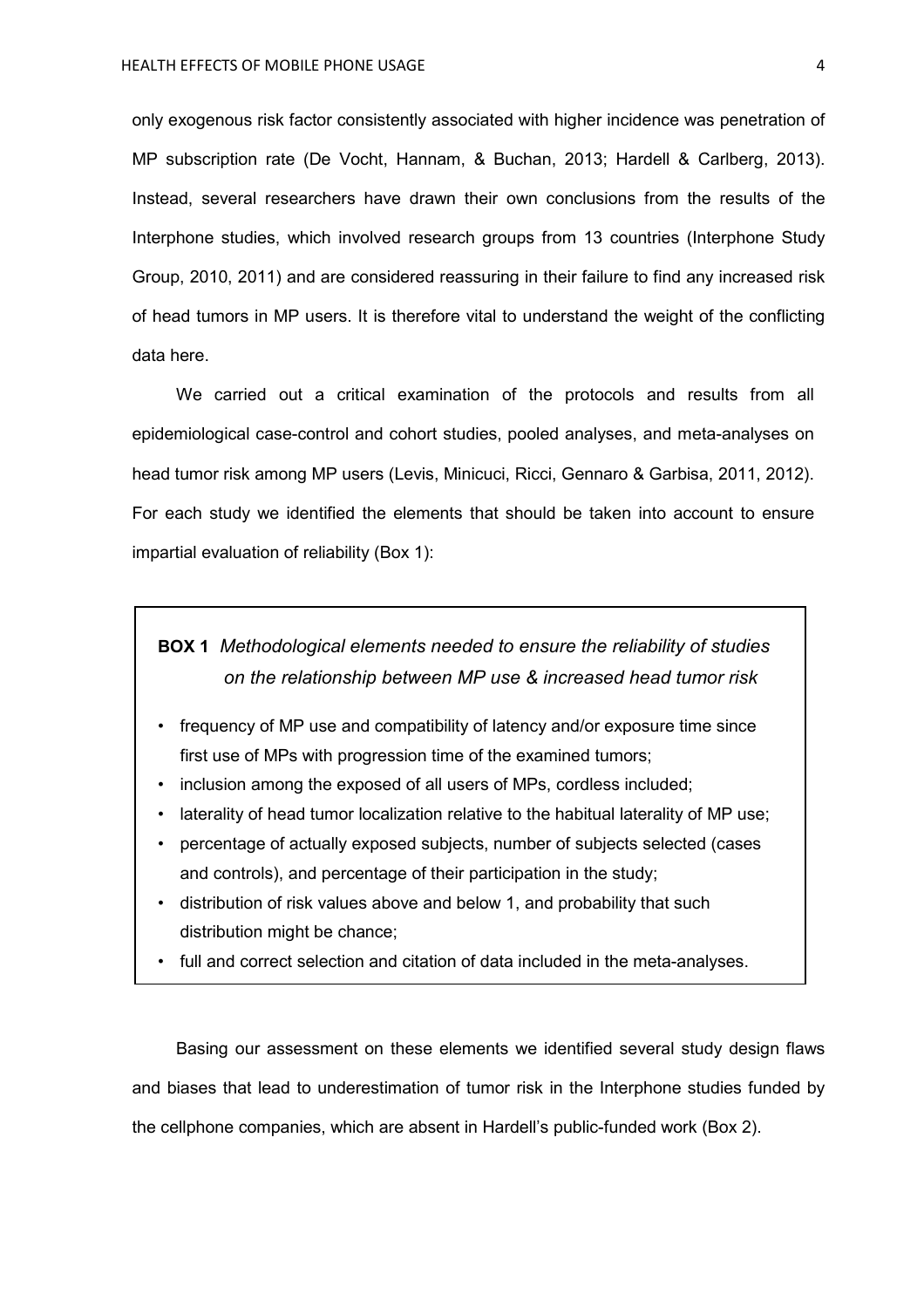| BOX 2 | Methodology errors in the Interphone negative studies, based on a    |
|-------|----------------------------------------------------------------------|
|       | "non-blind" protocol; reliability of Hardell positive studies, based |
|       | on a "double-blind" protocol                                         |

#### Interphone

- inadequacy of "regular use of cell . phones" defined as "at least 1 phone call/week, for at least 6 months": 2-5 min/day, often for <5 years;
- · inadequate exposure or latency time · in relation to time required for diagnosing the tumors concerned: fewer than 5% of cases have latency time  $\geq 10$  years:
- · fails to include cordless users, · subjects younger than 30, and people living in rural areas, even though these groups have high exposure;
- · fails to distinguish tumor laterality in relation to laterality of MP-use:
- · fails to consider other types of · malignant and benign head tumor, except for astrocytomas, neuromas, meningiomas and salivary gland tumors (1 study);
- participation of controls is reduced to 60%, at times <40%, with prevalence of the exposed;
- the patient, interviewed face-to-face when in a confused state during the post-operatory period, may report the recent laterality of use which, as a result of the disturbances brought about by the tumor, may not be the side habitually used before tumor development:
- the negative findings are publicized as fully reassuring even though these at times include positive data indicative of increased carcinogenic risk, e.g. for only ipsilateral tumors, or only in the subgroup exposed for ≥10 years, or only in residents in rural areas.

### Hardell

- MP use is significant: from over 16 to over 32 min/day, for ≥10 years;
- 18% of cases were exposed for or from  $\geq 10-15$  vears:
- includes them;
- tumor laterality is always considered in relation to MP-use laterality:
- other types of head tumor are considered separately;
- exposed and non-exposed controls participate in equal proportion and at high percentage (nearly 90%);
- the data are collected through a questionnaire sent to cases on dismissal from hospital, when they are recovering;
- the currently positive findings are correctly examined.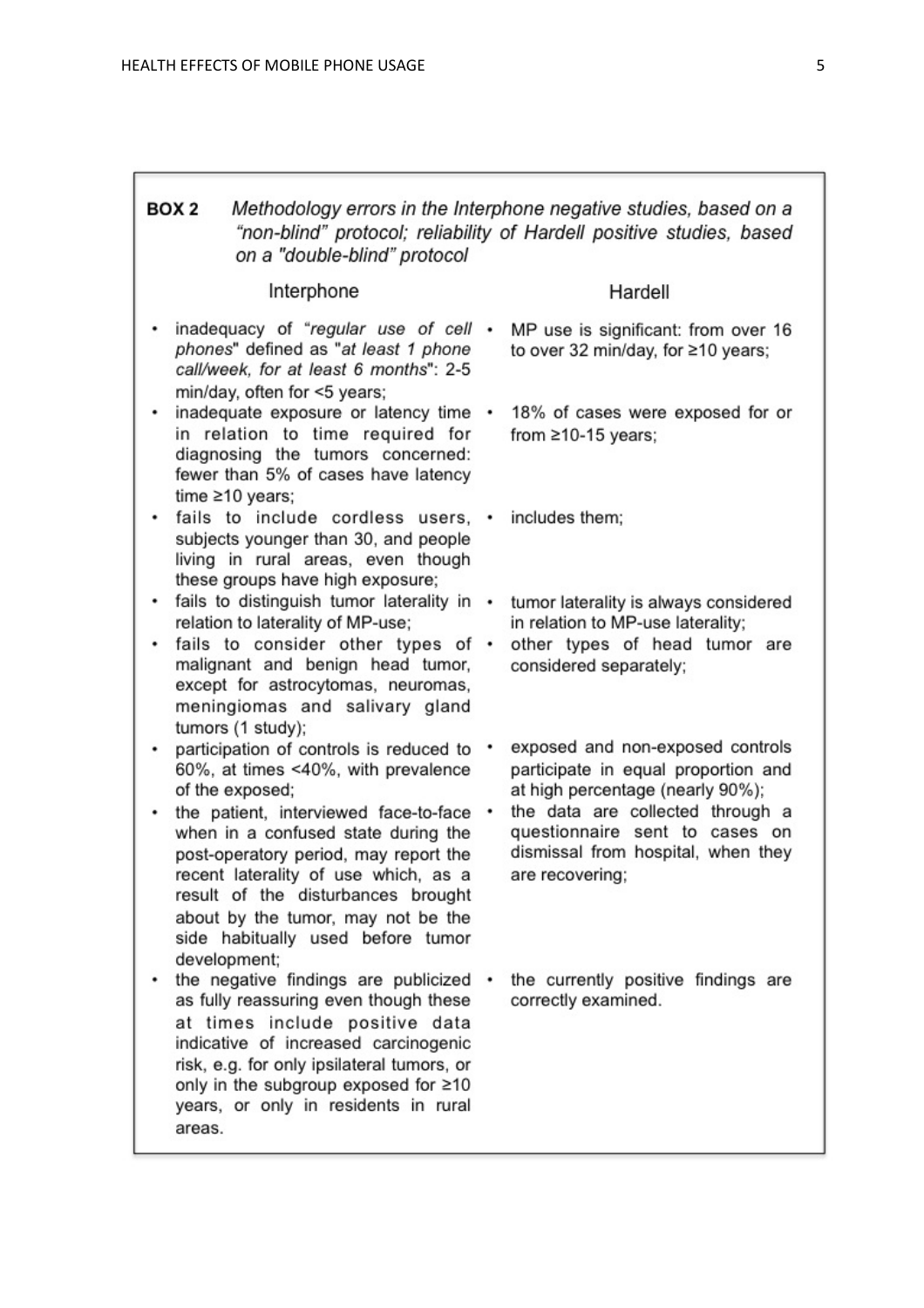Studies funded by public bodies, without flaws or financial conditioning, point to

cause-effect relationships supported by biological plausibility (Box 3).

| <b>BOX 3</b> Non-thermal effects of RF supporting the biological plausibility of<br>possible harm to health from this radiation                                                                                                              |  |
|----------------------------------------------------------------------------------------------------------------------------------------------------------------------------------------------------------------------------------------------|--|
| inhibition of synthesis of hormone melatonin, involved in deactivation of peroxide<br>٠<br>radicals which produce DNA damage triggering carcinogenesis;                                                                                      |  |
| stimulation of Fenton's reaction, with consequent increase in damage due to free<br>$\bullet$<br>radicals on biological macromolecules;                                                                                                      |  |
| modification of cell membrane permeability and consequent alteration of flow of<br>$\bullet$<br>biologically important ions;                                                                                                                 |  |
| modification of brain's electrical activity and of permeability of hemato-encephalic<br>$\bullet$<br>membrane, with consequent damage to cerebral neurons and alteration of<br>functioning of cerebral neuroreceptors and neurotransmitters; |  |
| alteration of immune system functioning;<br>٠                                                                                                                                                                                                |  |
| inhibition of apoptosis (programmed cell death);                                                                                                                                                                                             |  |
| expression of heat shock proteins;<br>٠                                                                                                                                                                                                      |  |
| genetic and epigenetic effects;                                                                                                                                                                                                              |  |

synergistic interactions with well known carcinogens.

The Interphone data have been publicized as reassuring by their authors as well as by the organizations promoting and funding the work [IARC and European Union (EU): 70%; cellphone companies: 30%], by many agencies responsible for protecting human health, and by over 100 newspapers in their headlines worldwide. This 'acquittal' of MP-use flew in the face of a 'commentary' by Saracci, member of the Working Group Secretariat, and Samet, Chair of the IARC Working Group on radiofrequencies (RF), which bore a telling title: "Call me on my mobile phone...or better not? – a look at the Interphone study results" (Saracci & Samet, 2010). This article highlighted the various major defects of the Interphone protocol that would have substantially 'diluted' risk estimates. And a further publication raising concern came in an editorial by Cardis (Interphone coordinator and member of the IARC Working Group on RF) and Sadetzki (Israeli Interphone team head),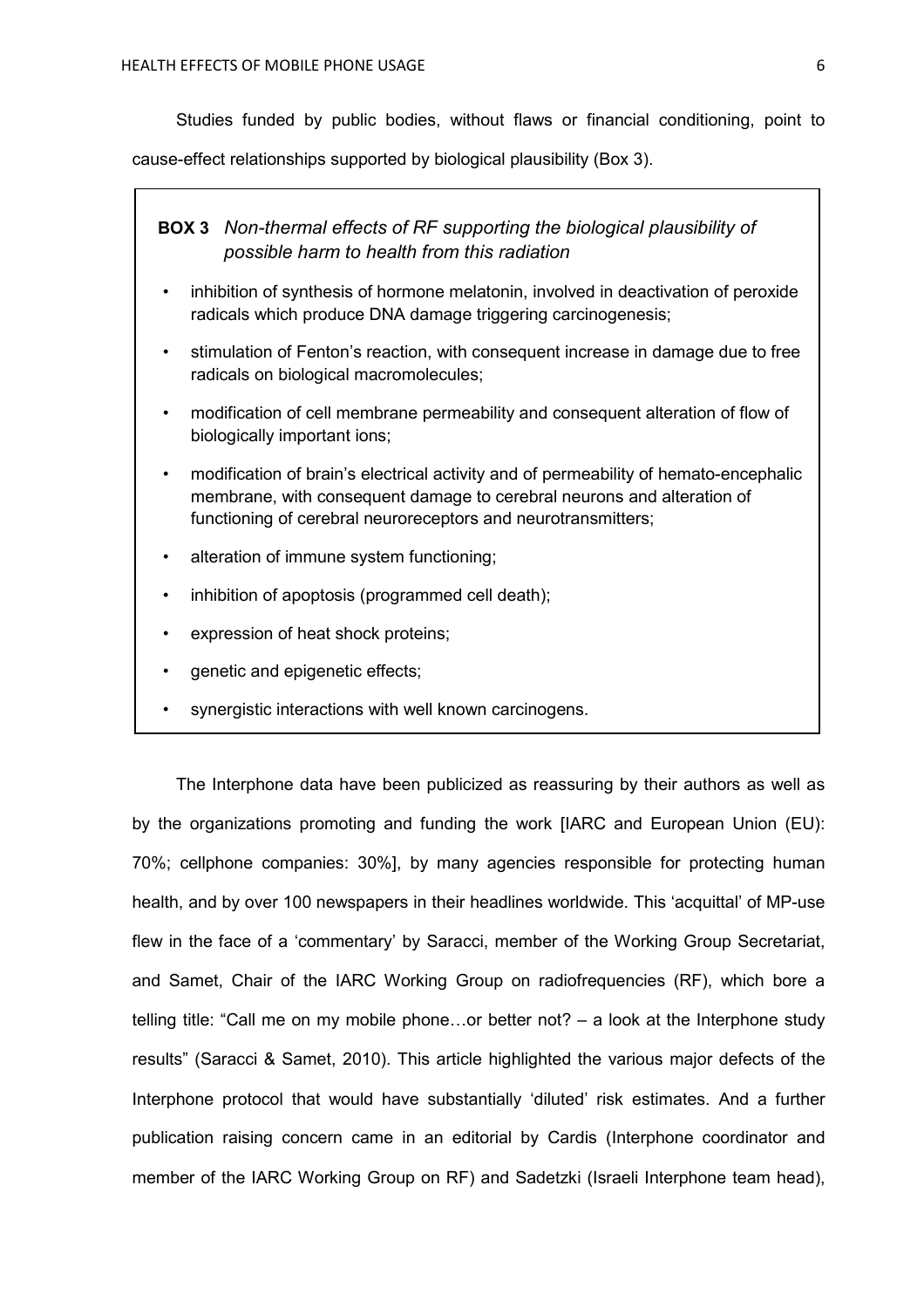entitled: "Indications of possible brain-tumor risk in mobile-phone studies: should we be concerned?" (Cardis & Sadetski, 2011), showing that the only Interphone data that actually used the factors essential for identifying a carcinogenic effect due to cell phone exposure (significant time use, continuity of use or latency of ≥10 years and ipsilateral tumor detection) gave rise to s.s. increases (>100%) of glioma, acoustic neuroma and parotid gland tumor risks. As they stated: "The overall balance of the above-mentioned arguments suggests the existence of a possible association". Additional factors contributing to dilution of risk estimates, not reported in these editorials, are pointed out in our recent articles (Levis & Gennaro, 2012; Levis, Gennaro & Garbisa, 2012) (Box 2).

The conclusive report by the IARC Working Group on RF evaluated the Interphone data as follows (IARC, 2011): "There was suggestion of an increased risk for ipsilateral exposure... and for tumours in the temporal lobe, where RF exposure is highest. The risk for glioma increased with increasing RF dose for exposures 7 years or more before diagnosis, whereas there was no association with estimated dose for exposures less than 7 years before diagnosis". And regarding Hardell's data: "A Swedish research group did a pooled analysis of two very similar studies of associations between mobile and cordless phone use and glioma, acoustic neuroma, and meningioma. The risk for glioma increased with increasing time since first use and with total call time, reaching 3.2 s.s. for more than 2000 h of use. Ipsilateral use of the MP was associated with higher risk. Similar findings were reported for use of cordless phones". The report concludes: "Although both the Interphone study and the Swedish pooled analysis are susceptible to bias, the Working Group concluded that the findings could not be dismissed as reflecting bias alone, and that a causal interpretation between MP exposure and glioma is possible. A similar conclusion was drawn from these two studies for acoustic neuroma, although the case numbers were substantially smaller than for glioma. Additionally, a study from Japan found some evidence of an increased risk for acoustic neuroma associated with ipsilateral MP use" (Sato, Akiba, Kubo & Yamaguchi, 2011). The Working Group classified RF as "possible carcinogenic agents for men" (group 2B), but an evaluation of higher risk, i.e., as "probable carcinogenic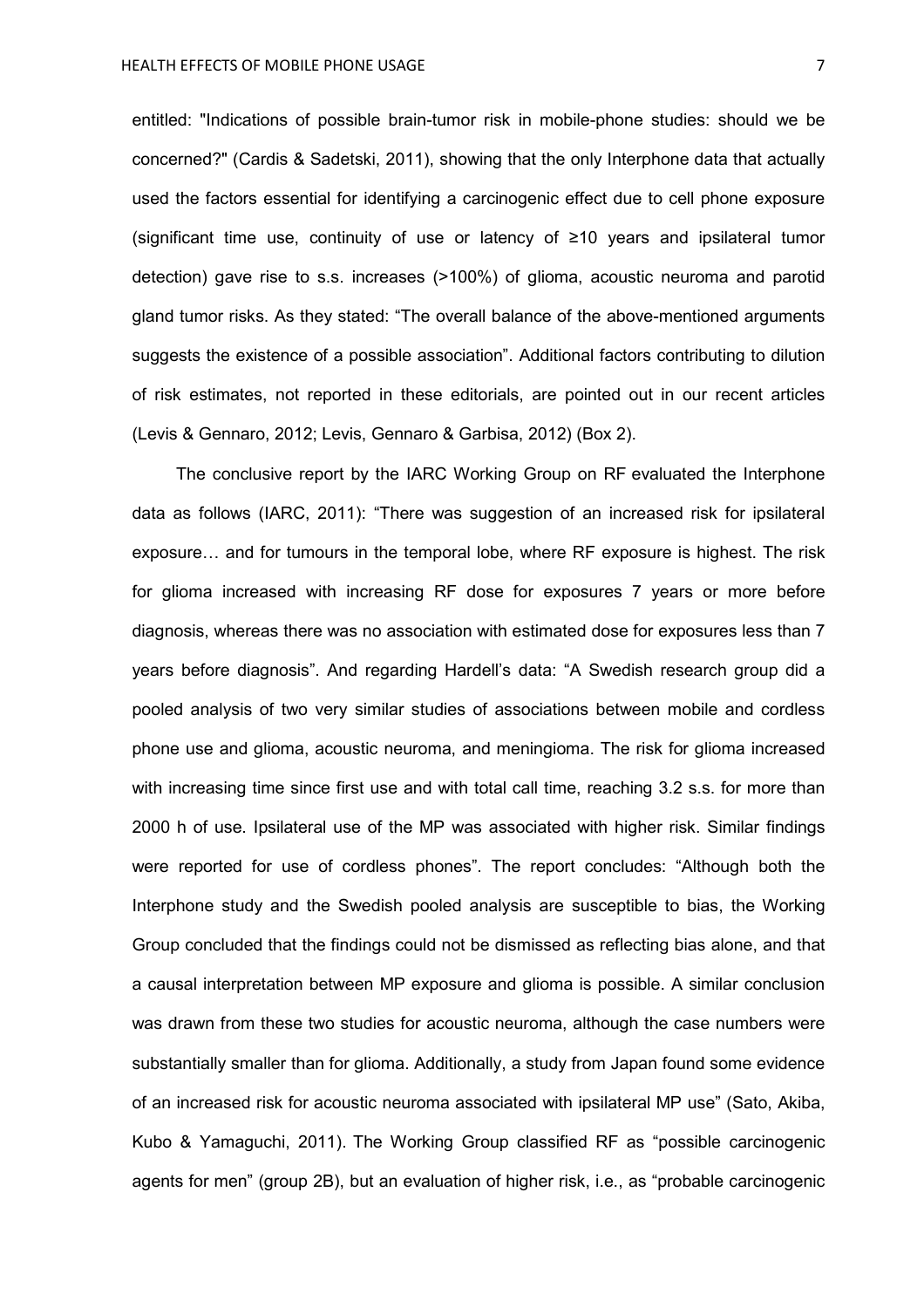agents for men" (group 2B), was sustained by a minority group of the Working Group (IARC, 2011, 2013).

According to Samet: "The evidence, while still accumulating, is strong enough to support a conclusion and the 2B classification. The conclusion means that there could be some risk, and therefore we need to keep a close watch for a link between cellphone and cancer risk." Moreover, according to Wild, IARC Director: "Given the potential consequences for public health of this classification and findings, it is important that additional research be conducted into the long-term heavy use of MPs. Pending the availability of such information, it is important to take pragmatic measures to reduce exposure, such as hands-free devices or texting." (IARC, 2011).

IARC is an international scientific organization operating under the aegis of the World Health Organization (WHO). Tomatis (2002), head of IARC, and Huff (2002), editor of IARC Monographs (1977-1979), warn that from 1994 IARC has witnessed a complete overhaul of the criteria for evaluating carcinogenicity, with a wholesale devaluation of the criteria underpinning identification of carcinogenic factors: 1) the criteria for evaluating an agent's carcinogenicity, based on study of the mechanisms of action (biological effects, in particular genotoxic), are no longer applied; 2) the evidence of carcinogenicity deriving from animal experimentation is undervalued; 3) possible confounding factors of the scientific criteria aimed at primary prevention of carcinogens in the workplace or home are highlighted out of all proportion; 4) consequently, epidemiological data are rarely conclusive; 5) a higher percentage (from <10% in the 70s to >30% in the 90s) of experts open to influence by conflicts of interest are being invited by IARC onto the Working Groups. As a result, according to Tomatis and Huff, the IARC Monographs have lost their initial authority and independence.

This criticism can easily be leveled at the RF Working Group because >65% of its members were affected by conflicts of interest; two (Ahlbom, appointed Working Group Chairman, and Lerchl), though invited, were not even able to participate owing to the disclosure of their conflicts of interest (IARC, 2011, 2013; Levis, Gennaro & Garbisa, 2012).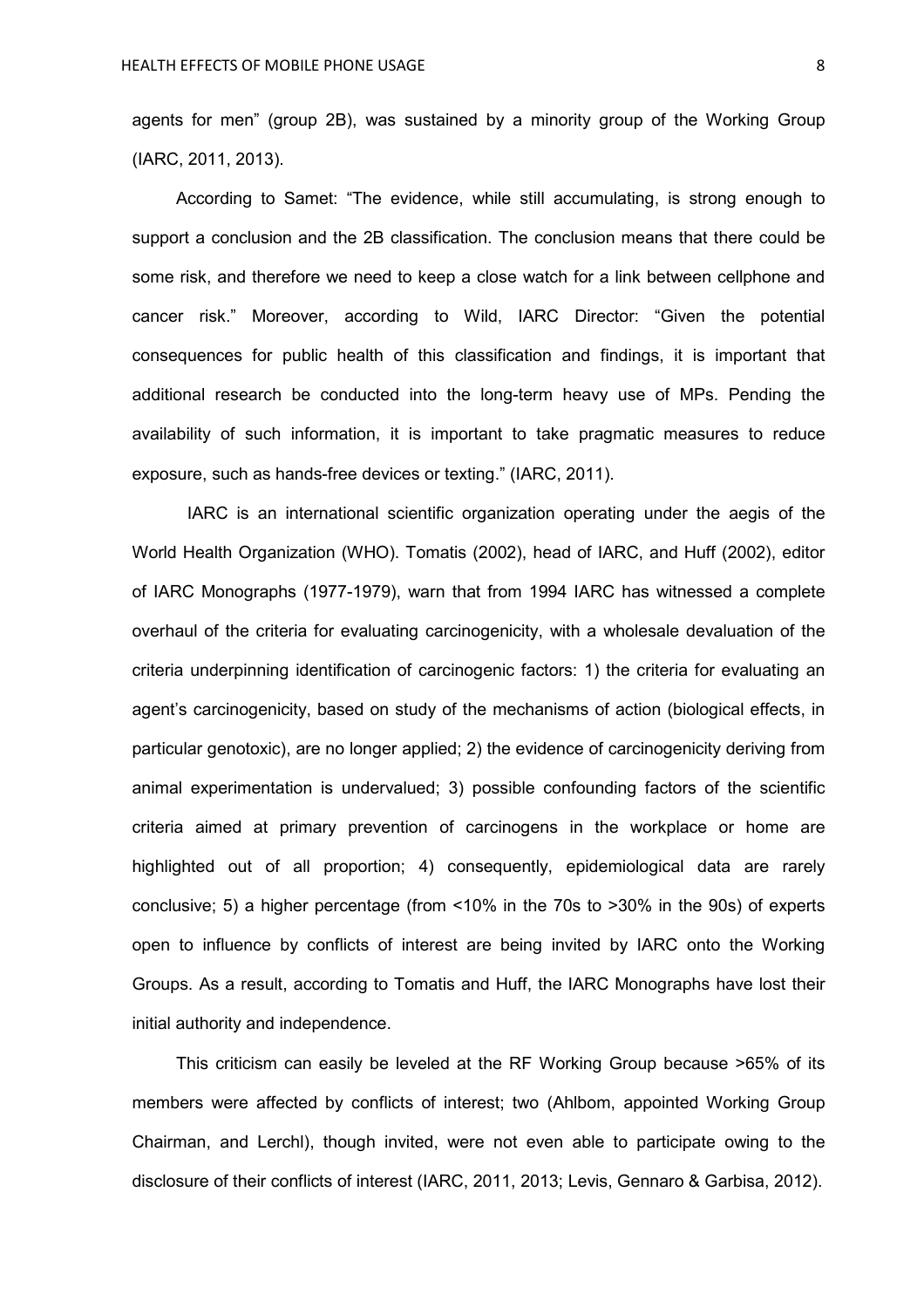The discrepancy between the Interphone and Hardell data is highlighted by a metaanalysis of 24 case-control studies. This work (Myung et al., 2009) observed a s.s. positive association between MP use and increased head cancer risk in 10 "high-quality studies" (7 by Hardell, only 1 by Interphone, 2 by other groups), but a negative association indicating an apparent protective effect in 14 "low-quality studies" (12 by Interphone, 2 by other groups, none by Hardell). The authors reach the following conclusion: "We feel the need to mention the funding sources for each research group because it is possible that these may have influenced the respective study designs and results". While, as noted, Hardell's work was only public-funded, the Interphone studies received financial support not only from the EU and IARC, but also from the Mobile Manufacturers Forum (an umbrella body for the 12 international MP industries), the Global System for Mobile Communication Association (another strong lobby of the MP industries), and the Wi-Fi Alliance, which brings together the many industries involved in the uptake of new technologies and wireless services: there are 309 listed on its website. Moreover, Interphone authors received additional funding from their national MP companies (Box 4).

## **BOX 4** *Number of studies funded by national MP companies*

- 7 Mobile Telecommunications Health and Research
- 2 AFA Insurance, TeliaSonera, Telenor, Ericsson and ZonMw
- 7 German Mobile Phone Research Program
- 2 Finnish National Technology Agency
- 4 Canadian Wireless Telecommunications Association
- 6 French Orange, SFR and Bouygues Télécom
- 5 France Télécom
- 2 Telstra Australia
- 6 UK Vodafone, O2, Orange, T-Mobile, "3", and Scottish Executive
- 3 Intn. Epidem. Inst. (Rockville, MD USA), private MP-company consulting body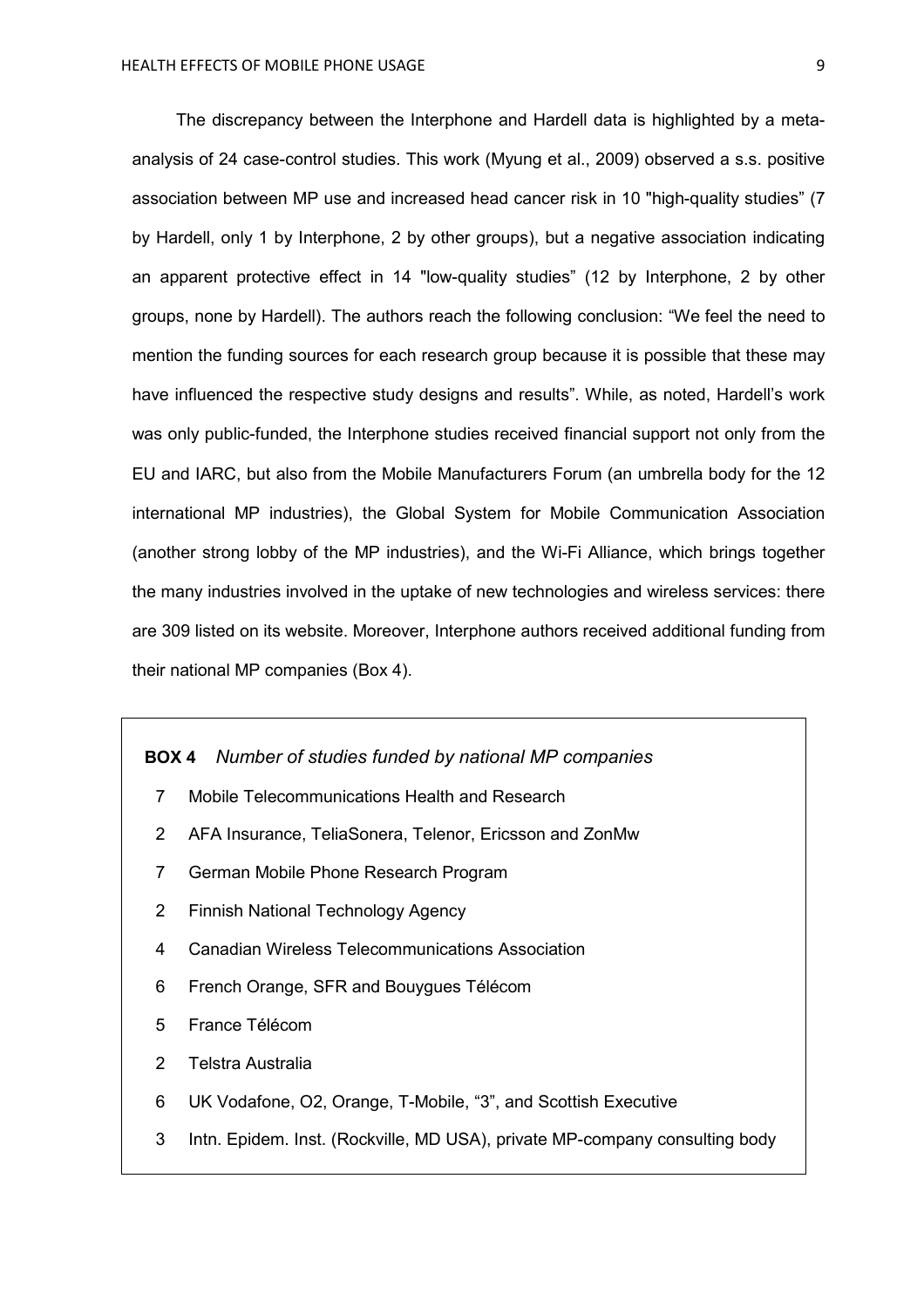Even so, of the Interphone authors 18 fail to make any declaration about conflicts of interest, 13 state "conflicts of interest: none declared" (whether stated by the authors or the editor is unclear), while only 7 "declare any conflicts of interest" (Levis & Gennaro, 2012; Levis, Gennaro & Garbisa, 2012; Levis, Minicuci, Ricci, Gennaro & Garbisa, 2011).

The consequences of the cellphone-company funding on the methodological design of the Interphone Study, its results and interpretation have been denounced by other authors [BioInitiative, 2012; European Environment Agency (EEA), 2008; Hardell, Carlberg & Hansson-Mild, 2008, 2011a; Radiation Research Org., 2009; Kundi, 2009; Havas, 2010; Davis et al., 2013].

One example, a review by an Indian research group (Dubey, Hammandlu & Gupta, 2010) on the use of mobile telephony and head tumor risk, concludes: "Interphone ... a nonblinded, interview-based, substantially wireless industry-funded case-control study ... has been reporting highly questionable results in comparison with the independent studies", whereas "Hardell's studies have reported a link of brain tumor risk from cell phone use and cordless phone use.... These studies had no industry funding and are entirely independently funded". The authors add: "A study discovered remarkable differences between the independent research and the industry-funded research in favor of industry interests. By falsifying the evidence, the latter showed that the radiation could protect against tumors" (see Fig.2 of their paper).

Even the evaluations of falsely reassuring results by some of the major national and international organizations are compromised by conflicts of interest. According to Tomatis (2005), the method used was the careful and systematic production of results, both experimental and epidemiological, whose sole purpose is to raise the background noise, increasing confusion and thereby making correct assessment of risk more difficult because the best way to halt, or at least delay, a decision of public health issues is to inject doubts about the validity of data that are uncomfortably positive. For instance, Hardell reports (Hardell, Walker, Walhjalt, Friedman, & Richter, 2006) that: in 2001, of 1386 scientific articles, 16% were funded privately; by 2004 the number of articles funded privately had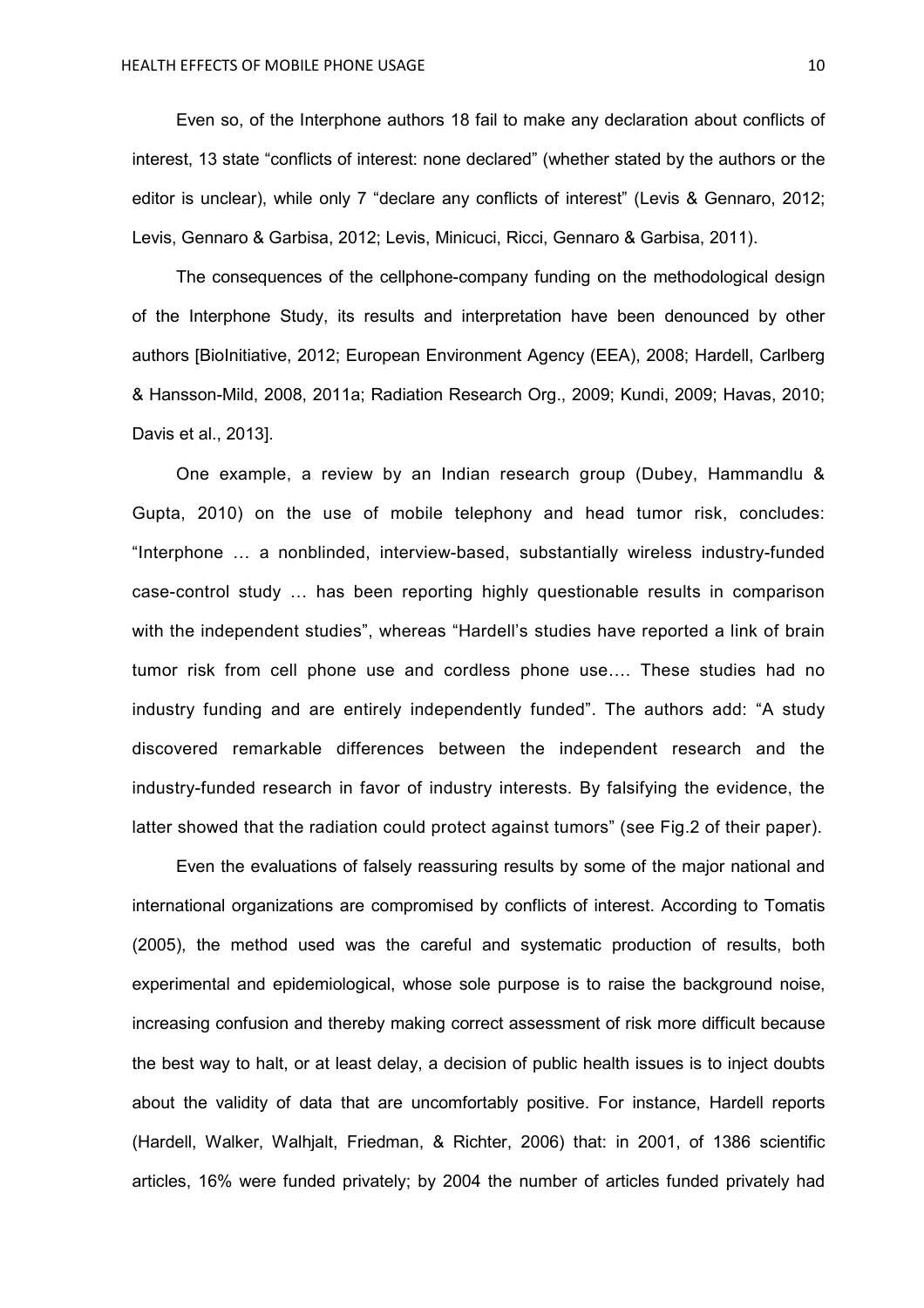increased to 33%; in 2004, 25% of articles published in two of the world's leading biomedical journals were signed by at least one author with conflicts of interest. Hardell comments: "These data are an underestimate owing to the accepted and now widespread custom in many journals not to indicate  $-$  or to indicate only partially  $-$  the sources of funding for the work carried out. This state of affairs means that information produced by independent research on the environmental and health risks has almost no influence".

Furthermore, in an interview published in July 2007 by the Association 'Liberterre', G. Carlo (2007), author of the book 'Cell Phones: Invisible Hazards in the Wireless Age', stated that: 1) "while perfectly aware of the health risks inherent in EMF exposure, industry does not alter the present situation unless there is a drastic intervention from governments and agencies responsible for protection of health; 2) the 'pollution' of scientific information due to funding given by industry to researchers, agencies and governments has today reached unimaginable proportions: at least 50% of studies on the effects of RF are funded by sector industries; 3) many scientists funded by these industries have stated that the results of their research, where unfavorable to the interests of the commissioner of the work, have been modified by this latter or deleted in full; 4) the likelihood of finding a noeffect result is six times higher in studies funded by the industry companies than in those funded by public bodies; 5) industry also controls the dissemination of scientific information about the effects of RF, so also influencing the way the public perceives the dangers connected with the technologies in question".

Other significant data have been published by Huss (Huss, Egger, Hug, Huwiler-Muntener, & Roosli, 2007), who selected particularly important articles about the biological and health effects of RF: if one is the average probability of s.s. positive results in work funded by public bodies, the probability of at least one positive result in those funded by the cellphone companies is just one positive result out of ten. The probability for studies with mixed funding sources lies somewhere between, and even studies not citing any source of funding (increasingly common owing to lax editorial work) are influenced to some extent.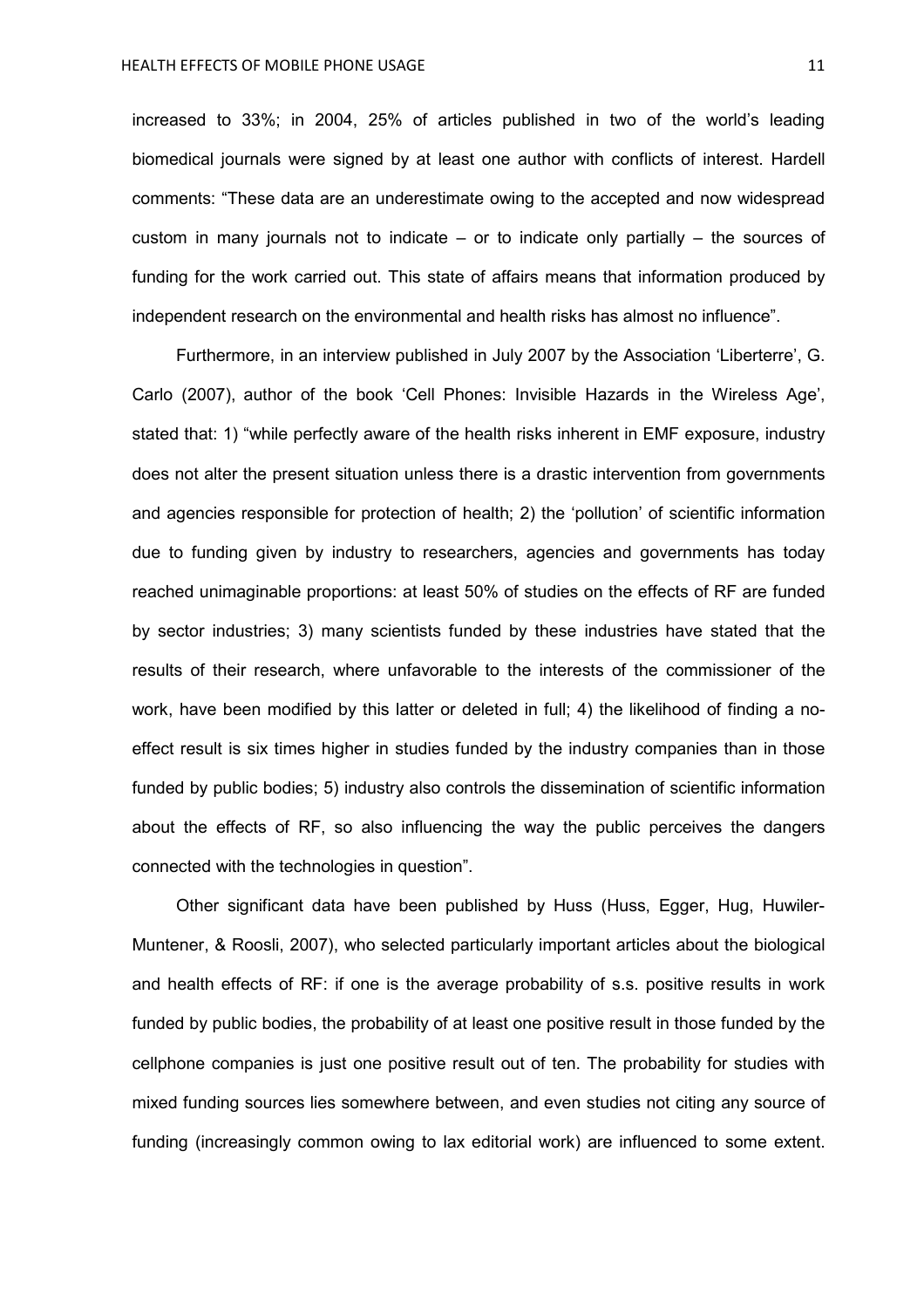Huss concludes by recommending that "the interpretation of the results from existing and future studies of the health effects of RF radiation should take sponsorship into account".

Our critical review of studies on the biological and health effects of RF (Levis, Gennaro & Garbisa, 2012) found that, of 1056 articles published in peer-reviewed journals, 44% reported negative results (no adverse effect), with 93% funded by either private bodies or non-specified sources. Instead, the rest reported some type of biological effect or harm to heath, with 95% funded by public bodies. There is massive intervention by the private funders in testing that is expensive, long, and difficult to perform, e.g., experimental carcinogenesis on animals, genotoxicity testing predictive of possible carcinogenetic effects, and epidemiological studies on head tumors in MP users. There is therefore a constant vast prevalence of negative results in studies funded by private bodies, and of positive results in those funded by public bodies, just as there is a constant almost zero probability that this difference be due to chance.

# **FIRST-EVER COURT RECOGNITION OF CAUSAL LINK BETWEEN MP USE AND HEAD TUMORS**

A judgment (no. 614 of 10 December 2009) of the Brescia Labor Appeal Court (Italy) recognized for the first time the association between MP use and increased risk of head tumors (Levis, Gennaro & Garbisa, 2012). The case was an ipsilateral neuroma of the trigeminal nerve in a subject who had workplace exposure for >10 years, with >15,000 hours on cellular and cordless phones. This case therefore concerned a personal situation where the technical consultant appointed by the Court and the plaintiff consultants (including Levis) evaluated the pathology as a probable consequence of a causal link to the subject's exposure to MPs. This carried weight in the decision of the Court, which recognized that "it is likely (qualified probability) that RF have a role which is at least contributory in the development of the origin of the tumor suffered by the subject". This led to recognition of and compensation for the suffering of a physical impairment, which was evaluated 80% of the overall working ability of the subject.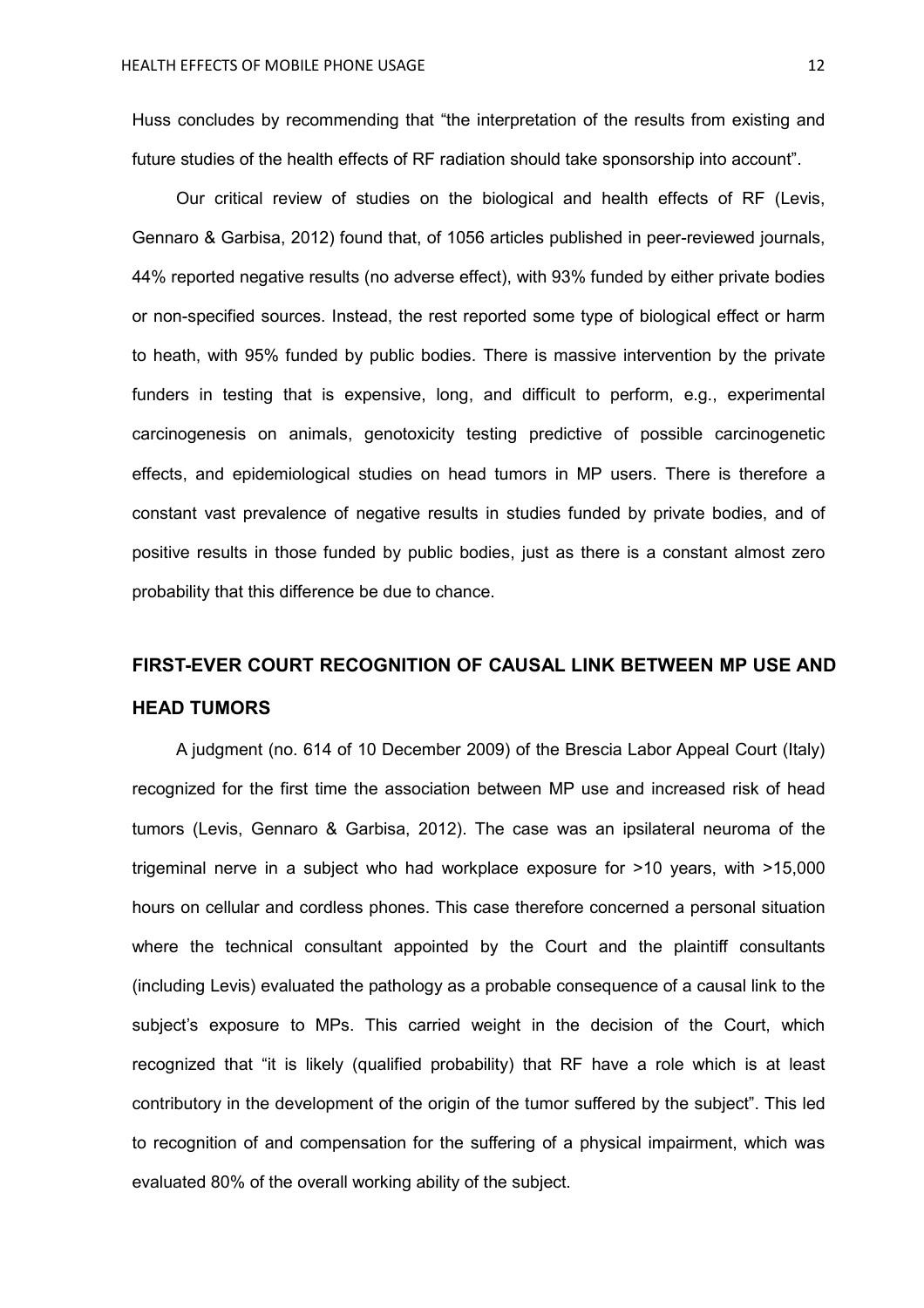This sentence from the Brescia Court has several aspects of particular interest:

- until 2008, non-ionizing EMF were included in Italian 'tables of professional diseases' and for any employment involving possibility of exposure; this covered an indemnity of unlimited duration for appearance of tumors. Through decree of 9 April 2008, EMF were removed from these tables. However, a deliberation of the Italian Constitutional Court had extended welfare care to include pathologies that, while omitted from the tables, were traceable to workplace exposure. Here though, the worker has the burden of demonstrating the cause-effect relationship, i.e., showing with reasonable certainty that the pathology has arisen through workplace exposure;
- the literature widely documents increased risk of acoustic neuromas in long-term MP users, while there is absence of cases showing correlation between MP exposure and increase in trigeminal tumors. In this case, as confirmed by expert witnesses, recognition of workplace disease is based on the fact that acoustic and trigeminal nerves both originate in the same delimited area of the endocranial volume (Gasser ganglion) clearly irradiated during MP use;
- there are significant discrepancies between the Interphone conclusions dismissive of possible link between MP use and increased head tumor risk, and the very alarming findings of Hardell's group and others. But the Interphone studies are characterized by flawed experimental protocols and errors in their results and interpretation, a consequence of the influence of cellphone-company funding (business biases). Addressing the independence of available scientific studies, the Brescia Court ruled as follows: "differently from the IARC study co-financed by manufacturers of mobile phones, studies referred to by the Court-appointed expert were independent".

The five judges of the Italian Supreme Court (Cassazione) (sentence no. 17438 of 3- 12 October 2012), having carefully reconstructed the litigation track of this case, fully and definitively confirmed the Brescia sentence. As practice requires, they based their decision not on 'merit', already amply debated in the earlier stages of the litigation, but on 'law', i.e., on the correctness of the procedural aspects of the Appeal Court. Finally, the Supreme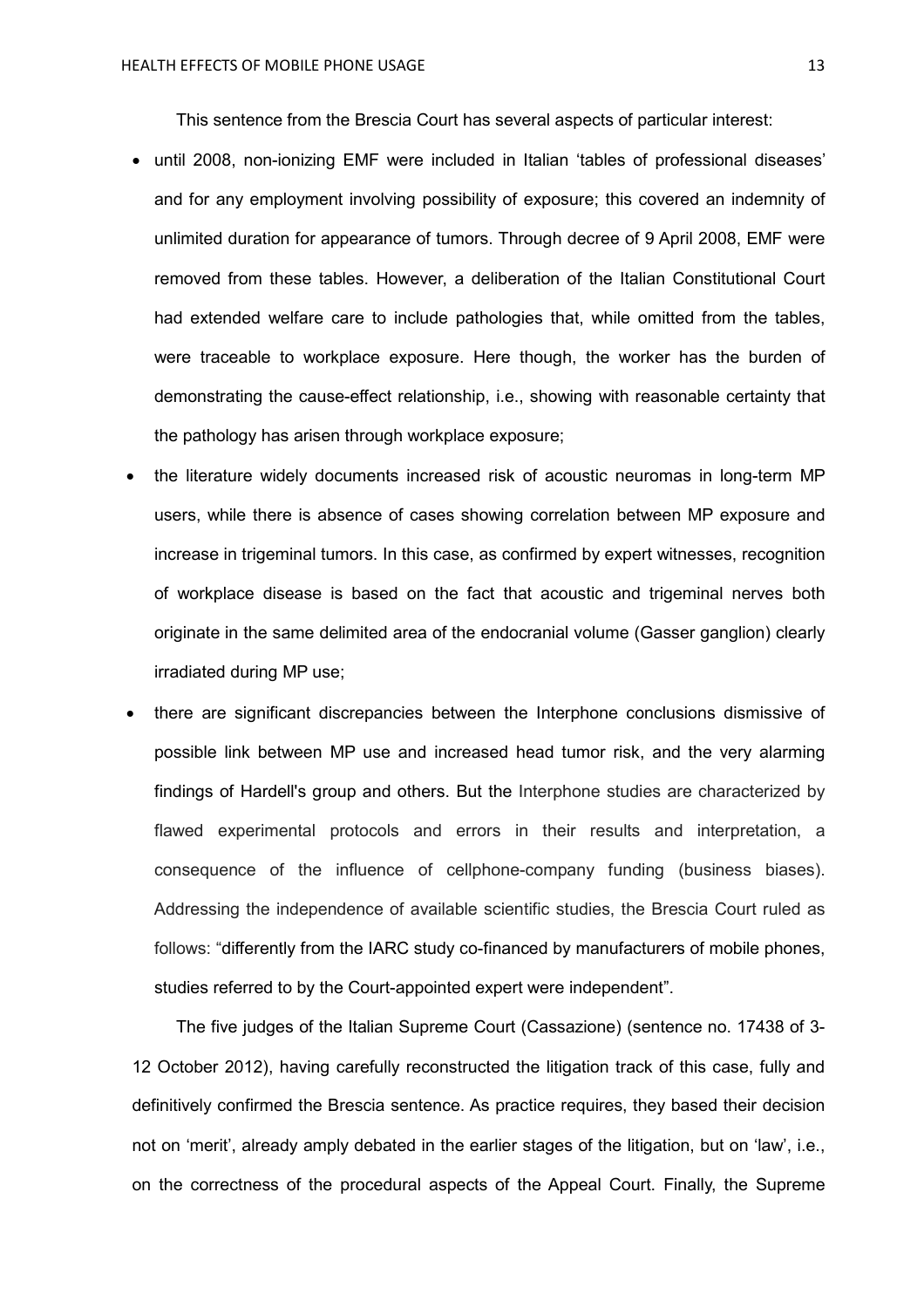Court decision is significant because it recognizes and confirms the importance of independence in science, in stating that "an additional and non-illogical basis of the conclusions is the further remark about the greater reliability of such studies (cited by the Appeal Court experts in favor of causation), considering their independence by virtue of not being co-financed by the mobile phone manufacturers, as distinct from other studies (cited by the defendant in denial of causation) which were."

As regards human health and the precautionary limits on EMF exposure, the Italian judiciary at all levels and grades assumed an innovative position (Levis, Gennaro & Garbisa, 2012):

- sentence 43678/2003 of the Milan Civil Court initially referred to sentence 9893/2000 of the Italian Supreme Court, which established that the limits put forward by the international agencies and even those set by law should not be the only points of reference in controversies on possible harm to human health deriving from exposure to EMF, and that any judge presiding over a particular case has full powers, including as regards determining risk to health on the basis of scientific knowledge acquired at the time of the ruling;
- as a consequence, the Milan judge upheld the conclusions of the Court consultant, which make frequent reference to those of the plaintiff consultant Levis, and established that values above 0.6 V/m, although below the most precautionary limits set by current Italian law (6 V/m), should be considered a danger to human health;
- this principle has frequently been cited in court (up to Supreme Court) sentences for exposure to powerline EMF: here  $0.2$ -0.3  $\mu$ Tesla must be the reference precautionary limit for new powerlines, and not the 3  $\mu$ Tesla for new lines or the 10  $\mu$ Tesla for those already in place set by Italian law for residential exposures;
- the constitutional right to health is understood in the broadest sense, including the right to live in an environment that is healthy and that should also be protected preventively, i.e., where there is the presence of merely a danger of falling ill or contracting a disease.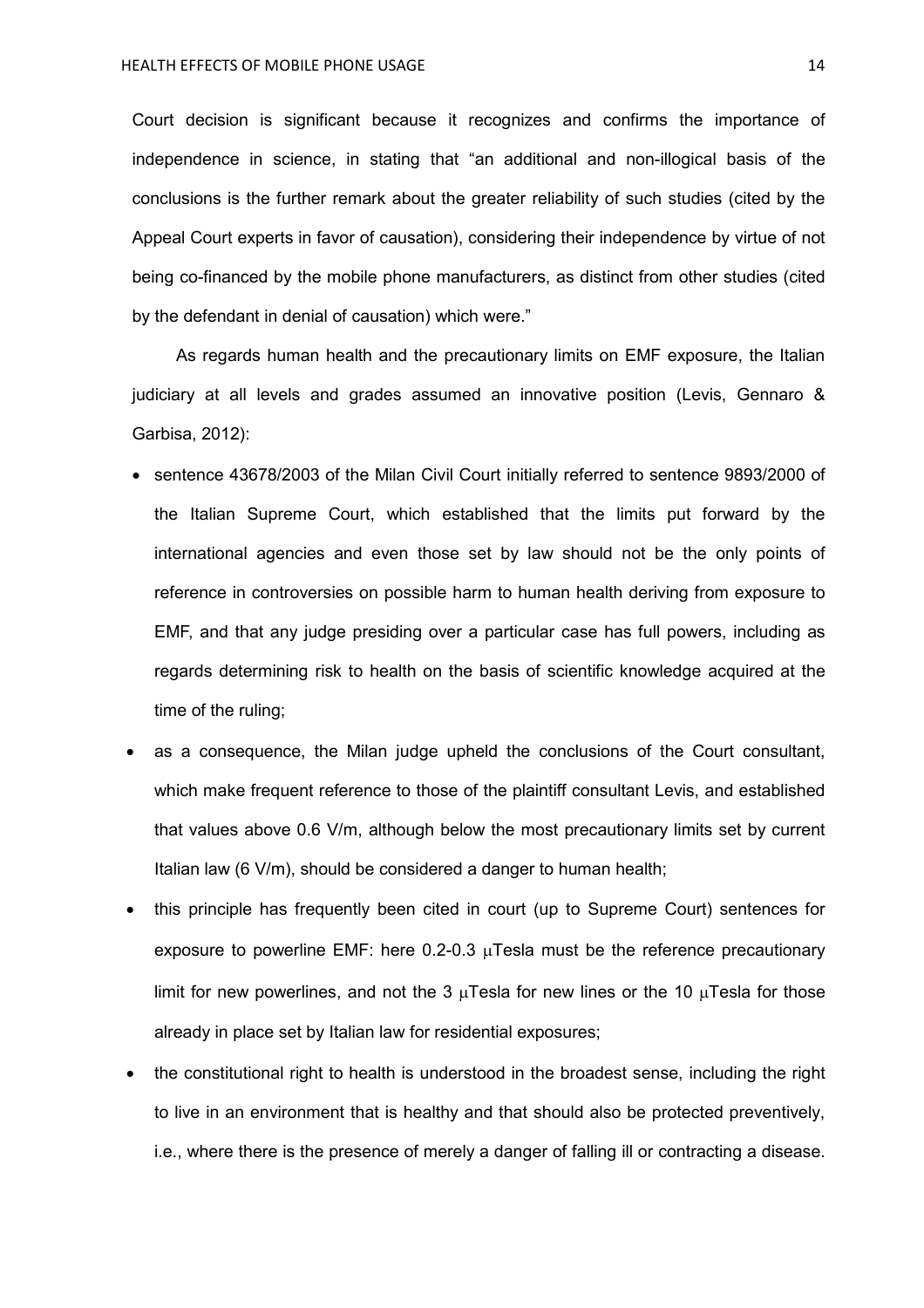To be effective, this protection cannot be subordinate to a state of illness or disease arising;

- the harm (risk) should be prevented and compensated for, even if it is not known who will be affected nor when, because when it does strike it will be too late;
- observation of the limits set by law does not make EMF exposure legal and compatible with protection of right to health. Instead, account should be taken of the constitutional relevance of the right to health (Italian Constitution, Art. 32) and of the consequent level of protection, necessarily prevailing over freedom of enterprise, provided for by Constitution Article 41: "Private economic endeavor is free but may not be carried out in conflict with social utility or in any way that compromises safety, freedom or human dignity" and: "The law determines the programs and appropriate controls in such a way that public and private activity can be directed towards and coordinated for social goals";
- the scale of values set out by the Constitution should also include the Precautionary Principle, as provided for by EU Treaty Article 174, which should be considered part of national regulations;
- where there is doubt as to level of risk, the Precautionary Principle requires the adoption of the most conservative arrangement consistent with minimizing risk, where necessary opting for 'zero risk';
- where a number of epidemiological studies have shown a significant increase in risk, the emissions should be considered dangerous, even though the mechanisms of action are still unknown. Here, in fact, the causality link can only be determined in terms of probability.

## **ACUTE EFFECTS OF EMF ELECTROHYPERSENSITIVITY**

Electrohypersensitivity **(**EHS) (Johansson, 2006) describes a multi-organ adverse reaction to EMF, characterized by a wide range of aspecific symptoms. These can vary with intensity and duration, and are experienced by some as a result of exposure in the workplace or home to EMF emitted by various sources, whether low or high frequency (0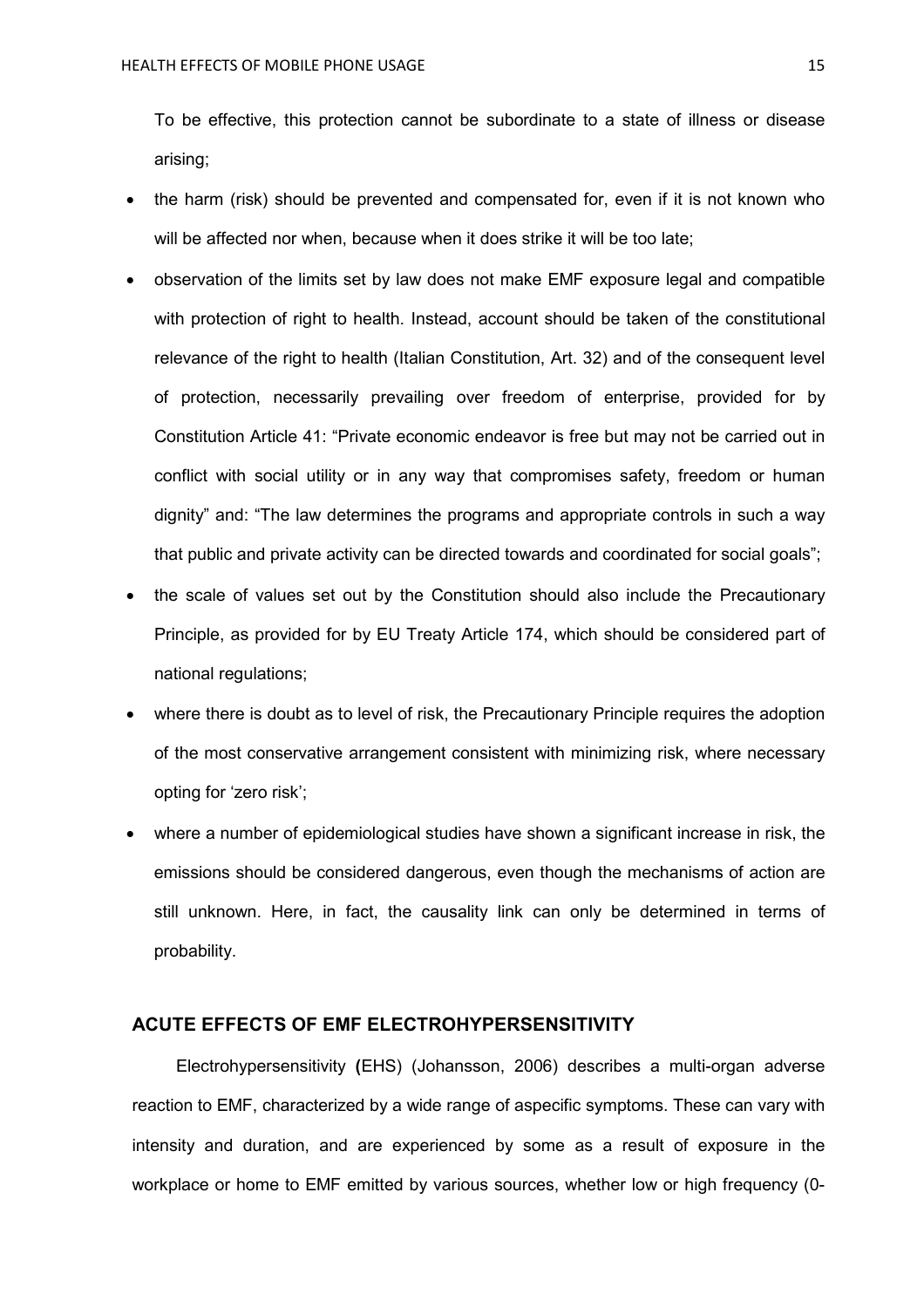300 GHz). From the 60s, in countries of east Europe, there were reports of a new workplace disease defined as "microwave sickness" (Sadchikova, 1974; Hocking, 2001): these cases involved thousands of workers in the manufacture, inspection, repair, and maintenance of microwave equipment including radar, radio/TV station and mobile telephony. Researchers generally outline three characteristic syndromes: 1) neurological and/or asthenic: heaviness of head, fatigue, irritability, sleepiness, memory loss, and electroencephalography changes; 2) autonomic vascular changes: sweating, dermographism, blood pressure changes; 3) cardiac: heart pains and electrocardiography changes. Notably, workers exposed for periods above five years exhibited greater symptomatology. In addition, ceasing work was found to bring about a stabilization or improvement of symptoms. In the following years, researchers in western countries encountered similar cases (Glaser, 1972; Zaret, 1973).

In the 80s, Swedish neuroscientist Johansson described new symptoms, described as "screen dermatitis", relating to video display unit operators (Johansson & Liu, 1995; Johansson et al., 2001). In addition to the nervous system and heart, the symptoms involved the skin, mainly facial, with burning sensation, itching, reddening, blisters and spots. Numerous publications by Johansson followed, describing a possible pathogenetic mechanism of action for these particular symptoms, with degranulation of the mastocytes and massive release of histamine, to the point that EHS was defined as a "functional impairment" (Johansson, 2006).

The 90s saw an exponential adoption of wireless technologies (cell phones, cordless, tablets, Wi-Fi, Wi-max, smart-meters, MP radio-base stations, etc.). With this came an increase over time of recorded occurrences of subjective symptoms relatable to EHS, also documented in many observational epidemiological studies in the home environment, in addition to the earlier workplace studies. Particularly noteworthy is the review by Khurana et al. (2010) on the neurobehavioral effects of home exposure to radiation emitted by mobile phone base stations. In the studies of Santini (Santini, Santini, Danze, Le Ruz & Seigne, 2002) in particular, and Navarro (Navarro, Segura, Portolés & Gómez-Perretta,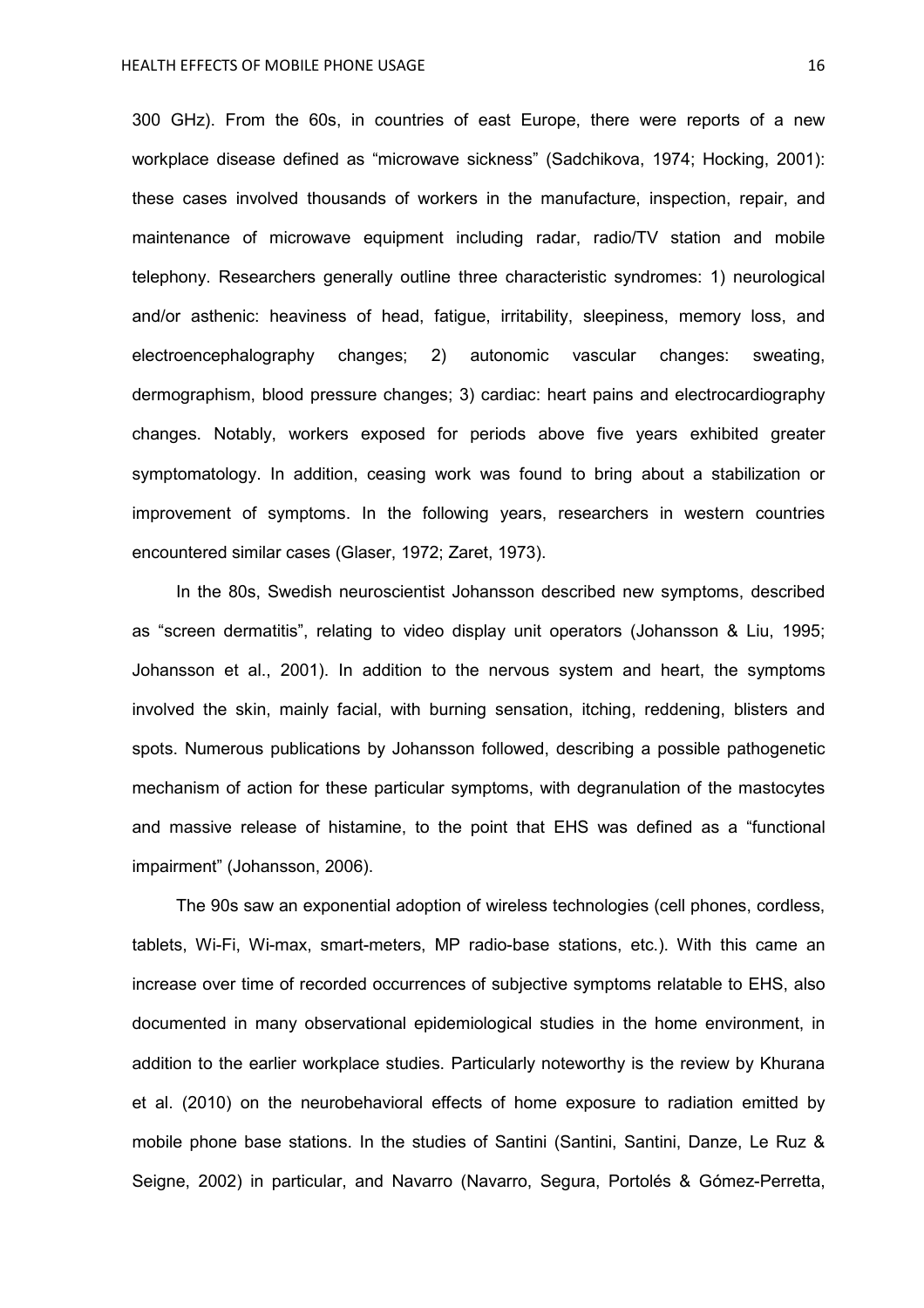2003) – recently revisited by Gómez-Perretta (see below) – there appears to be a clear, significant correlation between exposure and development of symptoms attributable to EHS. For example, the correlated symptomatology is affected by distance from source, while levels of specific absorption rate (SAR)  $0.11-0.01$   $\mu$ W/cm<sup>2</sup> are sufficient to induce non-thermal biological/health effects (Gómez-Perretta, Navarro, Segura & Portolés, 2013). These data demonstrate that current guidelines for exposure limits (for both highest and lowest frequencies) are hardly precautionary in protecting the population from possible events adverse to health (Belyaev, 2005).

Other major sources of high frequency EMF emissions are MPs. Many studies have described adverse events in MP users: headaches, fatigue, dizziness, sleep problems, memory loss, difficulty in concentration, attention deficit, dysaesthesiae (peripheral neurological effects), tinnitus, sensation of hotness around the ears, etc. (Chia, Chia & Tan, 2000; Edelstyn & Oldershow, 2002; Al-Khalaiwi & Meo, 2004; Hillert et al., 2007; Hutter et al., 2009). Havas and Marrongelle (2010, 2013) showed effects, in controlled and repeated studies, in subjects exposed to cordless telephone frequencies of 2.4 GHz (a European WiFi frequency). In addition, signs of health effects are now being reported from exposure to smart-meter frequencies (Maish, 2012).

 A publication by Hallberg and Oberfeld (2006) noted an increasing incidence of EHS estimated from surveys carried out in various countries. According to the authors, if the growth found in the survey data continued linearly, then at least half the population could be suffering from EHS by 2017. Another study by Havas (2013) considered the most conservative estimate as 3% for severe EHS and 35% for light to moderate EHS, and applied this to the populations of Canada, USA, Europe, finding 25 million severe EHS sufferers, and 300 million light/moderate. These figures also hint at possible pandemia.

The WHO (2004) held an international workshop in Prague on EHS, which was defined as: 1) "a phenomenon where individuals experience adverse health effects while using or being in the vicinity of devices emanating electric, magnetic, or electromagnetic fields"; 2) "whatever its cause, EHS is a real and sometimes a debilitating problem for the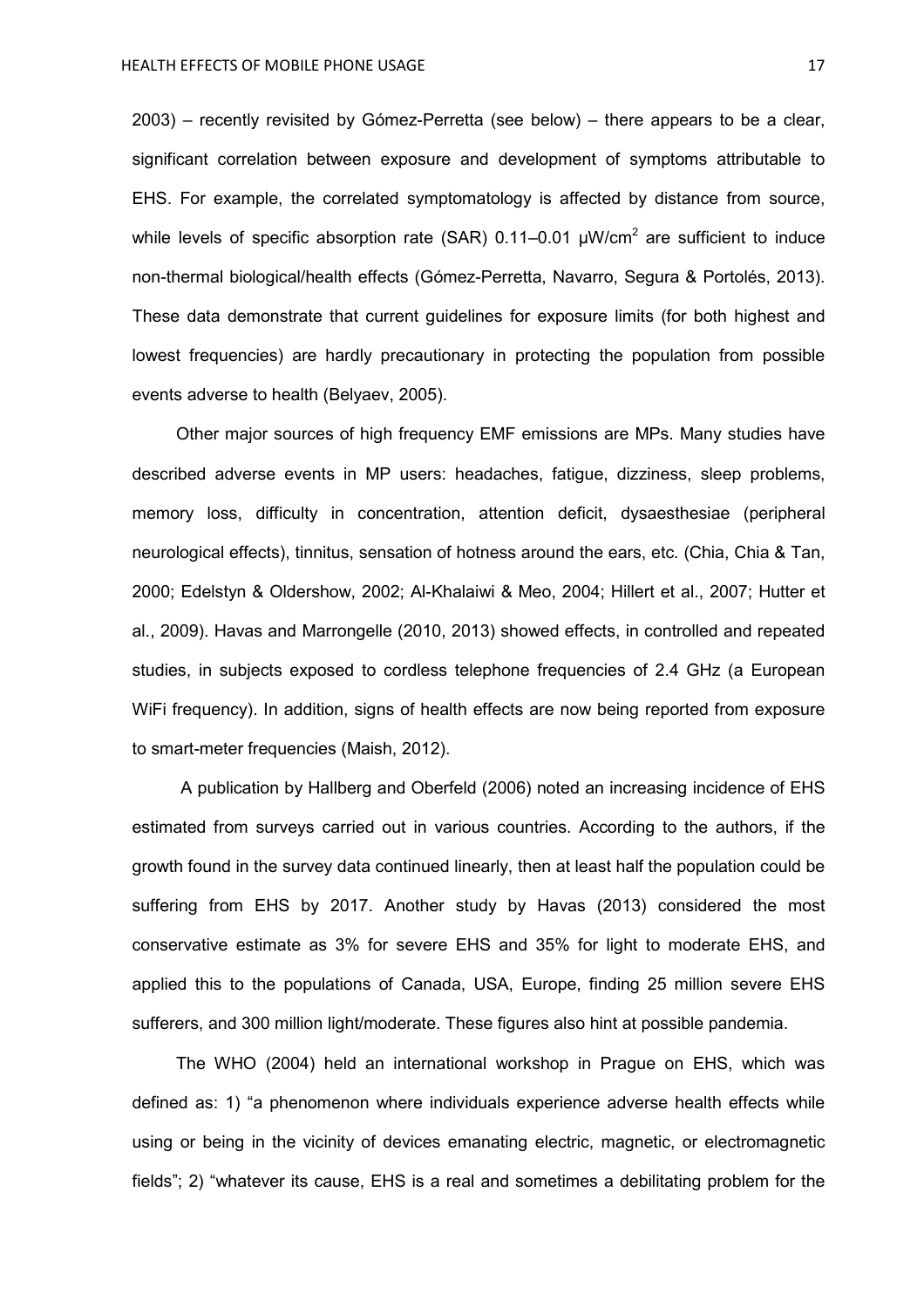affected persons ... Their exposures are generally several orders of magnitude under the limits of internationally accepted standards". The hoped-for recognition of EHS by the WHO, in their next classification of diseases expected in 2015, would bring with it a rational and fundamental approach to diagnosis/treatment/prognosis, for the many people without response from the health systems of their individual countries, and marginalized by society. All fully respecting the unalienable right to health.

The pathogenesis of EHS is unclear, though increasing evidence points to a causal link between the pathological processes and development of the syndrome:

- in a recent, widely influential publication, Pall Martin (2013) underlined how EMFs (both high and low frequency) can have significant interaction at L-type voltage-dependent calcium-channel level, stimulating and so inducing significant increase in calcium-ion flow at intracellular level, which can lead to formation of peroxynitrite and free radicals, with consequent damage to cell structures. At the same time, calcium ions play a critical role in the release of neurotransmitters, generating the potentials of action and maintaining cell membrane integrity and nervous system function. Several studies show that alteration of calcium-ion homeostasis, e.g., resulting from EMF interaction at hippocampus level, can lead to neuron damage (memory loss, learning deficit) (Maskey et al., 2010; Fragopoulou et al., 2010b). The alteration of such cognitive functions can be seen in subjects exposed to EMF emitted by MPs, as widely confirmed (Preece et al., 1999; Koivisto, Krause, Revonsuo, Laine & Hamalainen, 2000). The findings of a metaanalysis on possible effects of MPs on brain bioelectric activity are worth noting: of 55 studies 37 show positive effects (Marino & Carrubba, 2009);
- a major role in EHS pathogenesis may be played by the hormone melatonin, involved in many physio-pathological processes – regulation of daily rhythms (including sleep/wake cycle), and modulation of the immune system – as powerful endogenous antioxidant. Some studies (Burch et al., 2002; Wood, Loughran & Stough, 2006) have shown that exposure to high/low frequency EMF brings about a significant reduction in melatonin serum level – determined partly through evaluation of its metabolites found in urine, 6-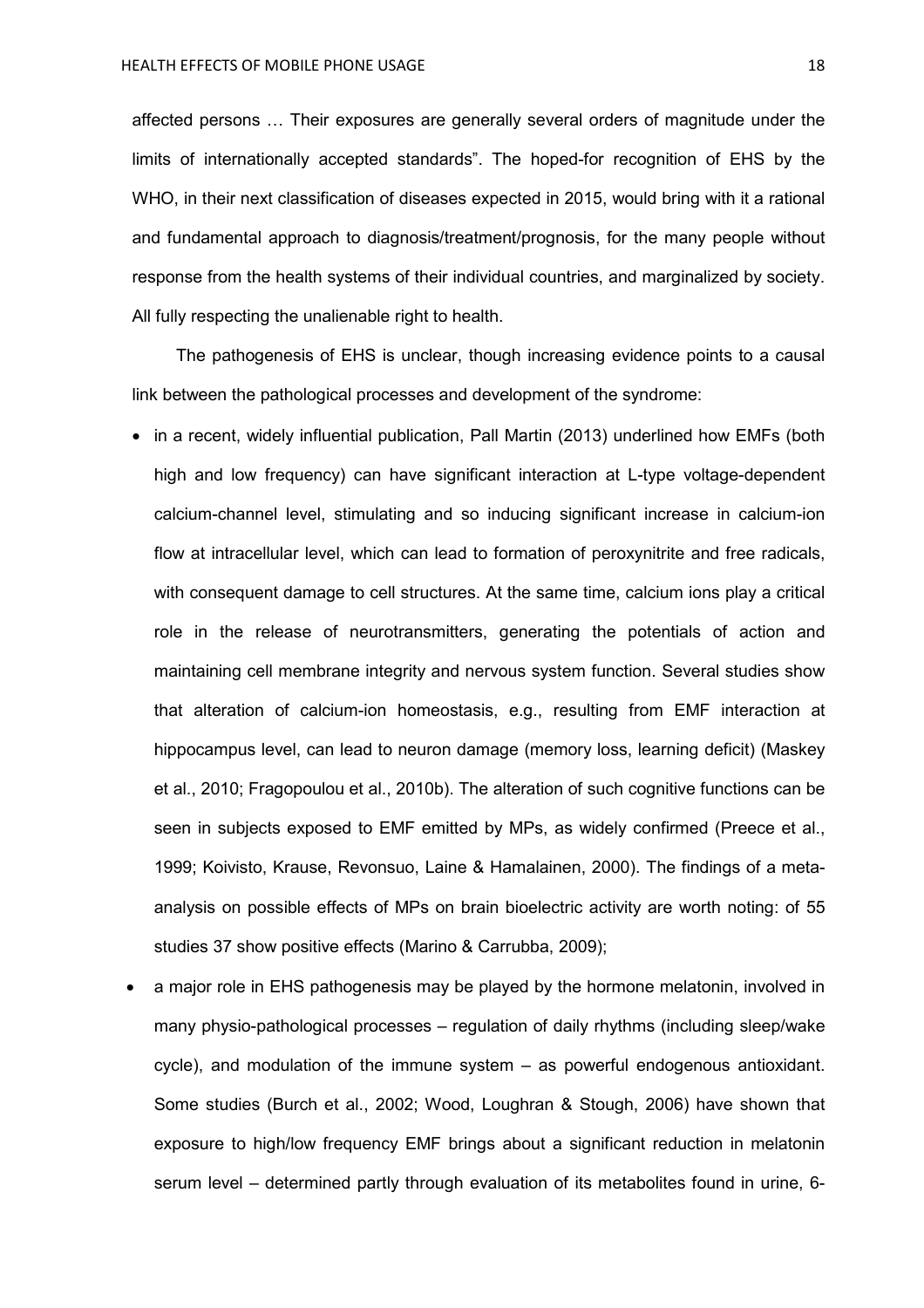hydroxymelatoninsulfate. This fall in circulating melatonin causes a number of humoral and hormonal changes, which in turn bring about various adverse effects such as sleep problems, as documented by Altpeter et al. (2006) in relation to an short-wave radio station in Switzerland;

- in one of their studies, Buchner and Eger (2011) observed a significant dysregulation of the catecholamines (adrenalin, noradrenalin, dopamine, phenylethylamine) in subjects exposed in the home environment to radiation from MP radio stations. These neurotransmitters are involved in the function of the autonomous nervous system, in response to stress and in alertness. Havas and Marrongelle (2013) found alterations in heart rate variability in controlled, repeated studies on volunteers, showing that EMF, in this case from a cordless phone base, at 2.4 GHz, impact the autonomous nervous system with significant up-regulation of the sympathetic nervous system;
- Hocking and Westermann (2003) explained that, for the genesis of dysaesthesiae at level of facial skin and scalp in MP users, nociceptive fibers (in particular C-fibers) may be involved.

As mentioned, in Sweden (Johansson, 2006), EHS is recognized as a functional impairment: EHS sufferers are thus eligible for support under the Swedish Act regarding Support and Services for Persons with Certain Functional Impairment. The Council of Europe (2011) has issued a report that requires open information about the locations of EMF sources, such as MP base stations and power lines, recognizing EHS sufferers and requiring that they have adequate protection. The report indicates 29 countermeasures, including "Calls on Member States to follow the example of Sweden and to recognize persons that suffer from electrohypersensitivity as being disabled so as grant them adequate protection as well as equal opportunities" (European Parliament, 2009). Moreover, the Council of Europe (2011) underlined the need to: "pay particular attention to 'electrosensitive' persons suffering from a syndrome of intolerance to electromagnetic fields and introduce special measures to protect them, including the creation of wave-free areas not covered by the wireless network".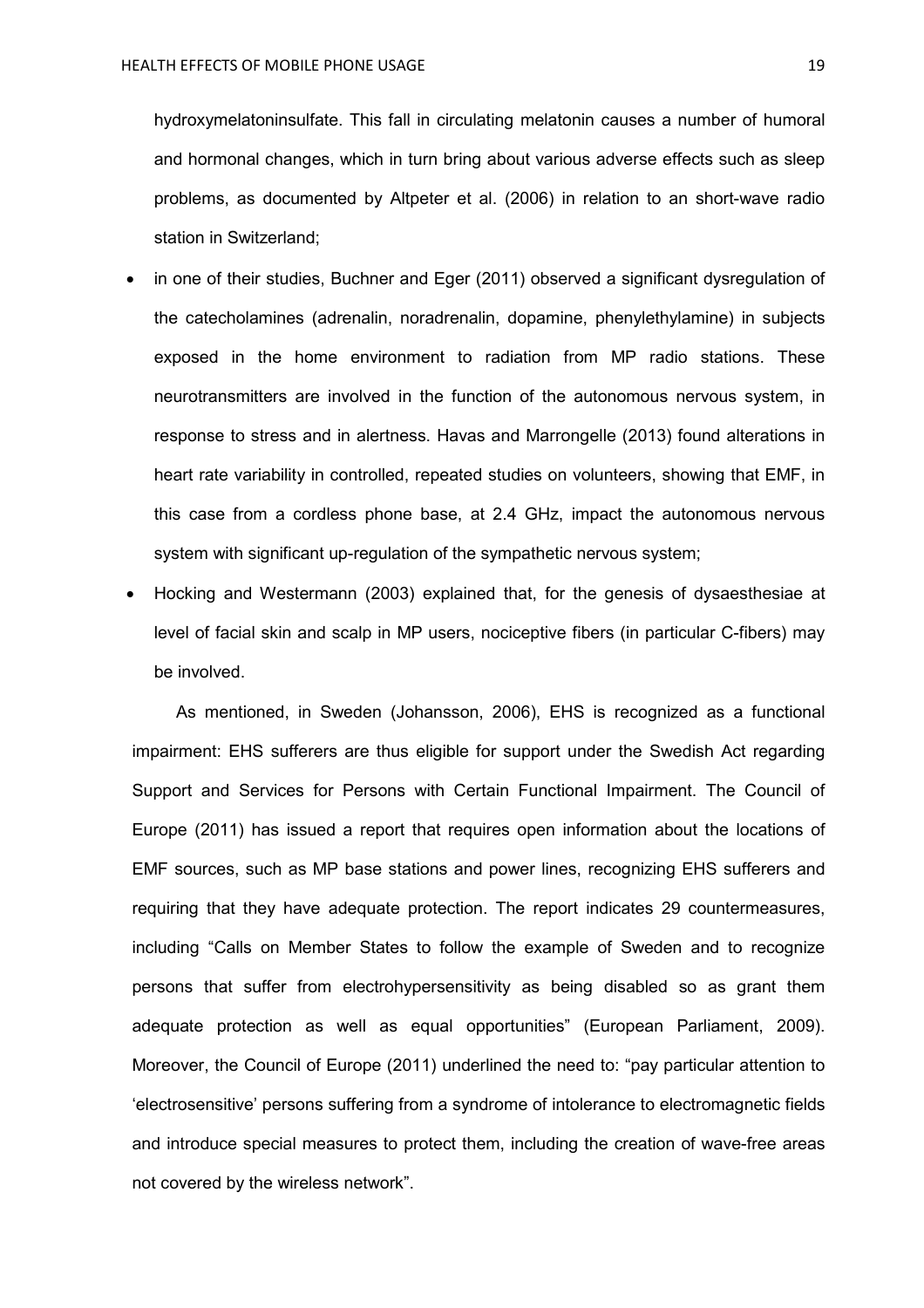In the USA, the Architectural and Transportation Barriers Compliance Board has stated that EHS and multiple chemical sensitivity are to be considered disabilities under the Americans With Disabilities Act. Furthermore, the US National Institute of Building Sciences has recommended that spaces in commercial and public buildings be constructed with low EMF or chemical levels. The purpose is to ensure accessibility to any new build for EMFand chemical-sensitivity sufferers (Indoor Environmental Quality, 2005). The Canadian Human Rights Commission reported that ~3% of Canadians have been diagnosed with environmental sensitivities (including both the above), and recommends environmental quality be improved in the workplace (Sears, 2007). The Austrian Medical Association (2012) provides a temporary code (Z58.4, exposure to radiation) under the 'International Classification of Disease, 10<sup>th</sup> Edition', to be used for EMF syndrome (their term for EHS).

## **USE OF MPs BY CHILDREN AND ADOLESCENTS**

Electronic devices are being adopted by ever-younger users, and kept or held increasingly close to the body. These RF-emitting devices include MPs, tablets, and other wireless-technology instruments. Children and teenagers use them intensely, often round the clock. The incorrect and excessive use of these technologies stems from poor knowledge about their operation and possible health risks, and therefore lack of guidance (especially by parents) on necessary precautions. Youngsters are therefore being encouraged to use these devices, conceived as highly innovative and useful for staying in touch. For instance, few are aware that smartphones can emit radiation continuously, even in 'off-line' or 'flight' mode, and that emission power depends on network coverage: where this is poor, through congestion or remoteness of base station, the phone emission rises to secure communication.

Experience over a decade of seminars in Italian middle- and high-schools and interviews with students has enabled A.P.P.L.E. to build up a picture of how these devices are being used: youngsters are now the main users of mobile communications and Wi-Fi technology, with most children (>90%) of middle/high-school age having an MP or access to a tablet or computer. At school, pupils 12 and above keep their MPs in their jeans' front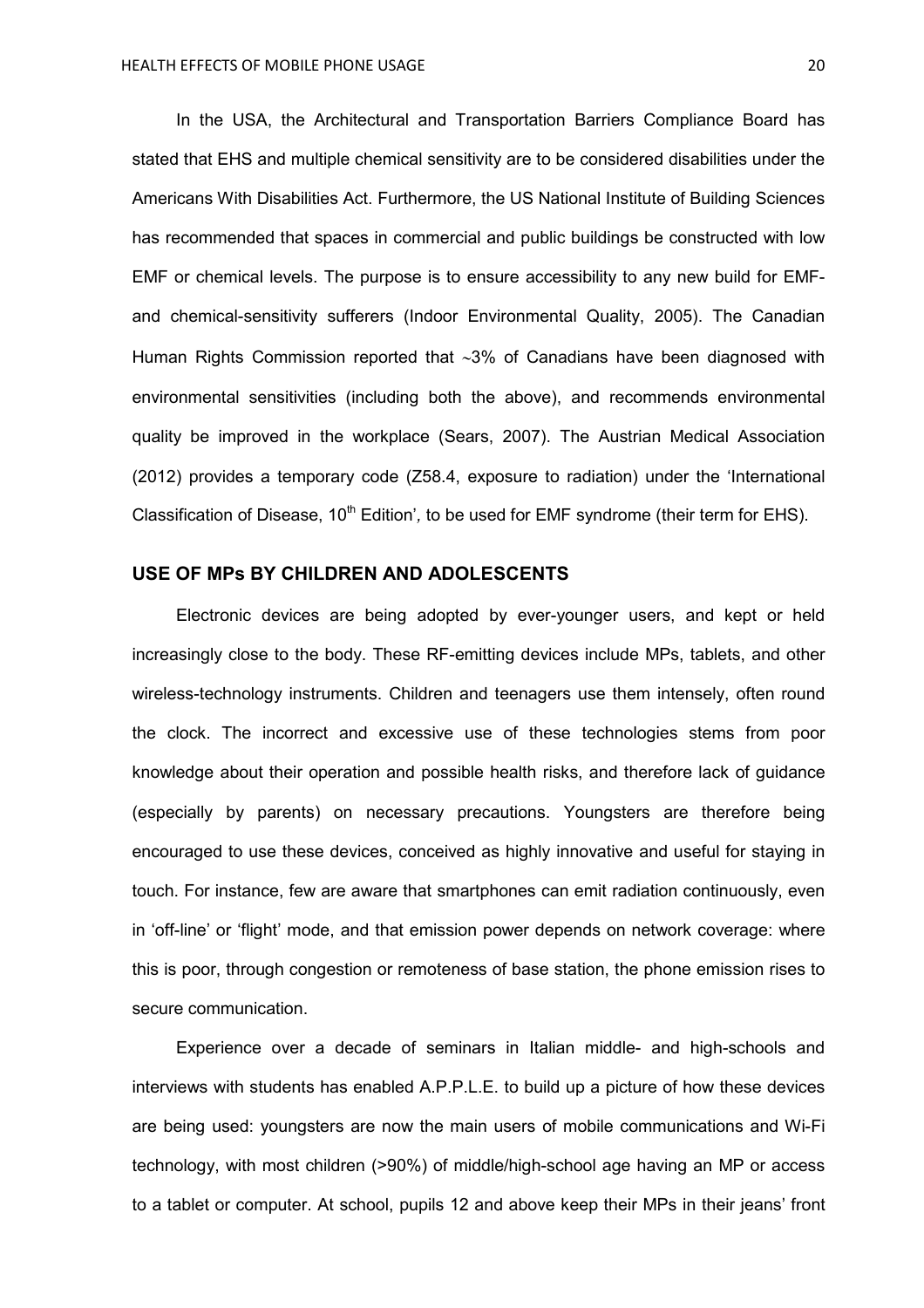pocket, 'always on', ready to connect to chat rooms and social networks or download data, even where use is prohibited by Italian school regulations. Wi-Fi networks are available in most schools, where routers again are 'always on'. Furthermore, Wi-Fi is present in most homes (routers 'on' 24 h/day), as well as in our cities, on trains, on the metro, etc. Around 30-60% of youngsters, in particular girls, sleep with the phone 'on', either under the pillow or on the bedside table. During the night they often send or receive texts (up to 400-500 texts/24 h) or calls, download music, surf the web and social networks, and also use apps and games in other leisure activities.

Tests on MP-dependency in youngsters performed by several authors confirm lack of impulse control, use of MPs to combat negative moods, MP-abuse manifest in number of daily calls, messages, 'missed' calls or 'beeps', and in time spent in MP activity (Choliz, 2010). Commonest reported disorders include tiredness, stress, headache, anxiety, difficulty in concentration, and sleep disturbances (Soderqvist, Carlberg, & Hardell, 2008). Total exposure time of the so-called Generation App to the high-frequency EMF range (often unknown) has risen significantly. Moreover, phone company advertisements often lure young people with unlimited rates, portrayal of the MP as a plaything, and enticing new applications. Essentially, youngsters (aged 12-18) show behavior very similar to that outlined by the 2012 report on people aged 18-30 in 13 countries by a worldwide leader in networking (Cisco, 2012). Overall, Cisco find a relationship between real addiction to smartphones and wireless technologies, to such an extent that young people are finding themselves unable to live without their devices, which they treat almost with affection. One outcome is that they are encountering problems in real 'face to face' relationships with their peers, preferring those mediated by their MPs.

But MP exposure brings other risks: many studies have found biological effects on health, as noted. In particular, children and young adults are still developing and consequently more sensitive to RF: a child's brain shows a SAR higher than an adult's (Gandhi, Lazzi, & Furse, 1996; Han, Gandhi, & de Salles, 2010; Gandhi et al., 2012). RF have negative influence on intellectual development and cognitive functions (Markov &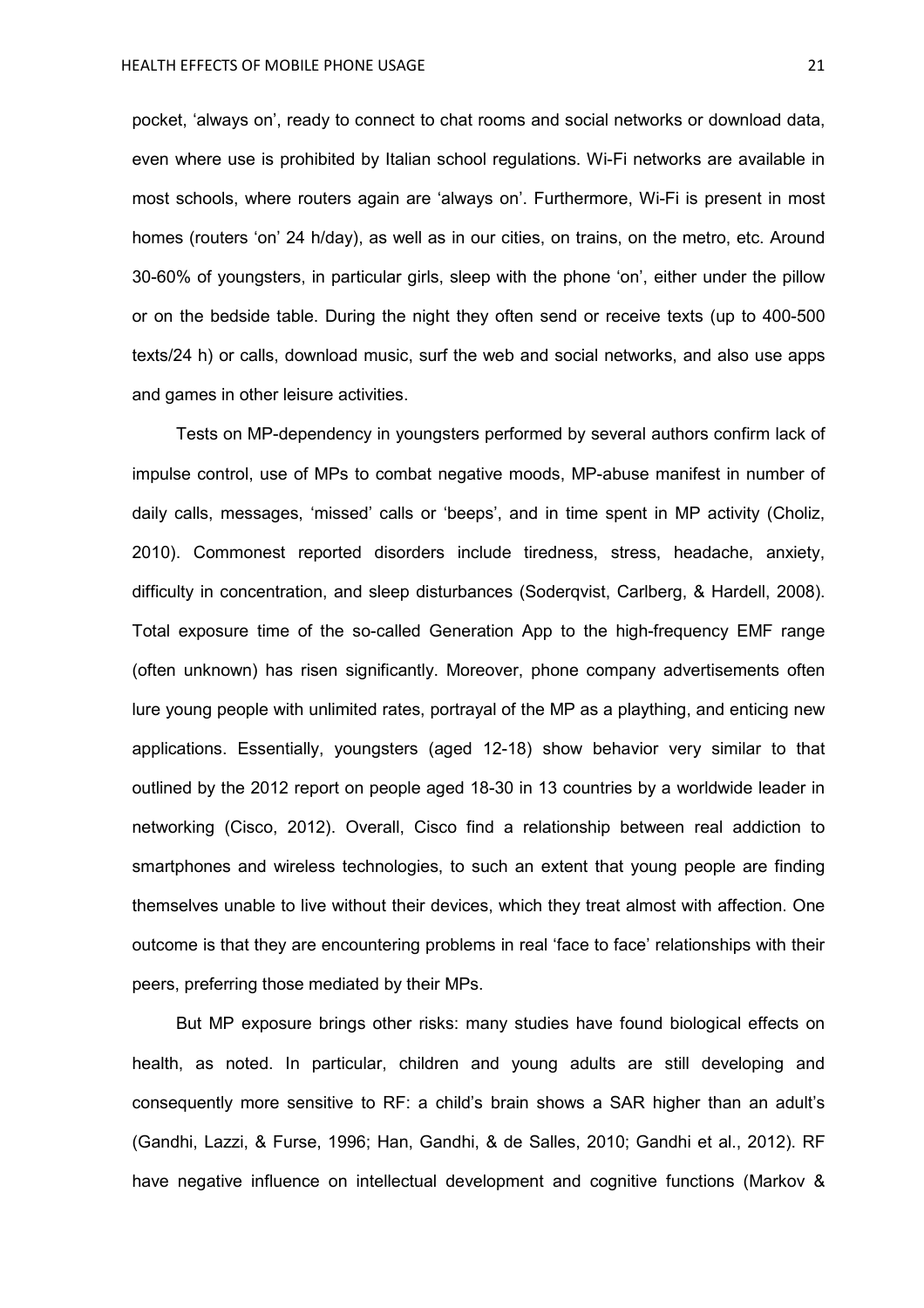Grigoriev, 2010), including the development of epileptic syndrome (Grigoriev & Sidorenko, 2011). Adolescents adopting MPs have a malignant brain tumor risk five times that of nonusers (Hardell, Carlberg, & Hansson-Mild, 2011b). Effects on fertility in young males, e.g., significant progressive decrease in sperm motility and increase in sperm DNA fragmentation, have demonstrably been linked to use of Wi-Fi computers held on the lap or MPs kept in front pockets (Avedano, Mata, Sanchez-Sarmiento, & Doncel, 2012). Prenatal exposure to MPs is found to be associated with behavioral difficulties in the child, e.g., hyperactivity around school age (Hocking, 2009; Divan, Kheifets, Carsten, & Olsen, 2010; Martine et al., 2010).

Medical groups and associations in Europe and the USA have published many recommendations on limiting use of MPs and wireless devices by children and adolescents (Grigoriev 2008; Grigoriev, Nikitina & Grigoriev, 2011; Environmental Health Trust, 2014), some of which have been taken up worldwide (Safer Phone Zone, 2011). The European Parliament (2009) noted the call for caution from Interphone coordinator Elisabeth Cardis, who recommended that children should not use MPs "beyond reasonable limits and that landlines should be preferred". Concerning the protection of children, the Council of Europe (2011) stated that governments must "develop within different ministries (education, environment and health) targeted information campaigns aimed at teachers, parents and children to alert them to the specific risks of early, ill-considered and prolonged use of mobiles and other devices emitting microwaves" and "for children in general, and particularly in schools and classrooms, give preference to wired Internet connections, and strictly regulate the use of mobile phones by schoolchildren on school premises." These resolutions were unheeded by the European Commission.

The Seletun Scientific Statement (Fragopoulou et al., 2010a) recommends lower limits for EMF and wireless exposures, based on reporting health effects for much lower exposure levels. Low intensity RF radiation can induce oxidative stress in cells, related to overproduction of reactive oxygen species damaging proteins, lipids, DNA, and resulting in diseases including cancer (Box 3). These non-thermal effects have been documented for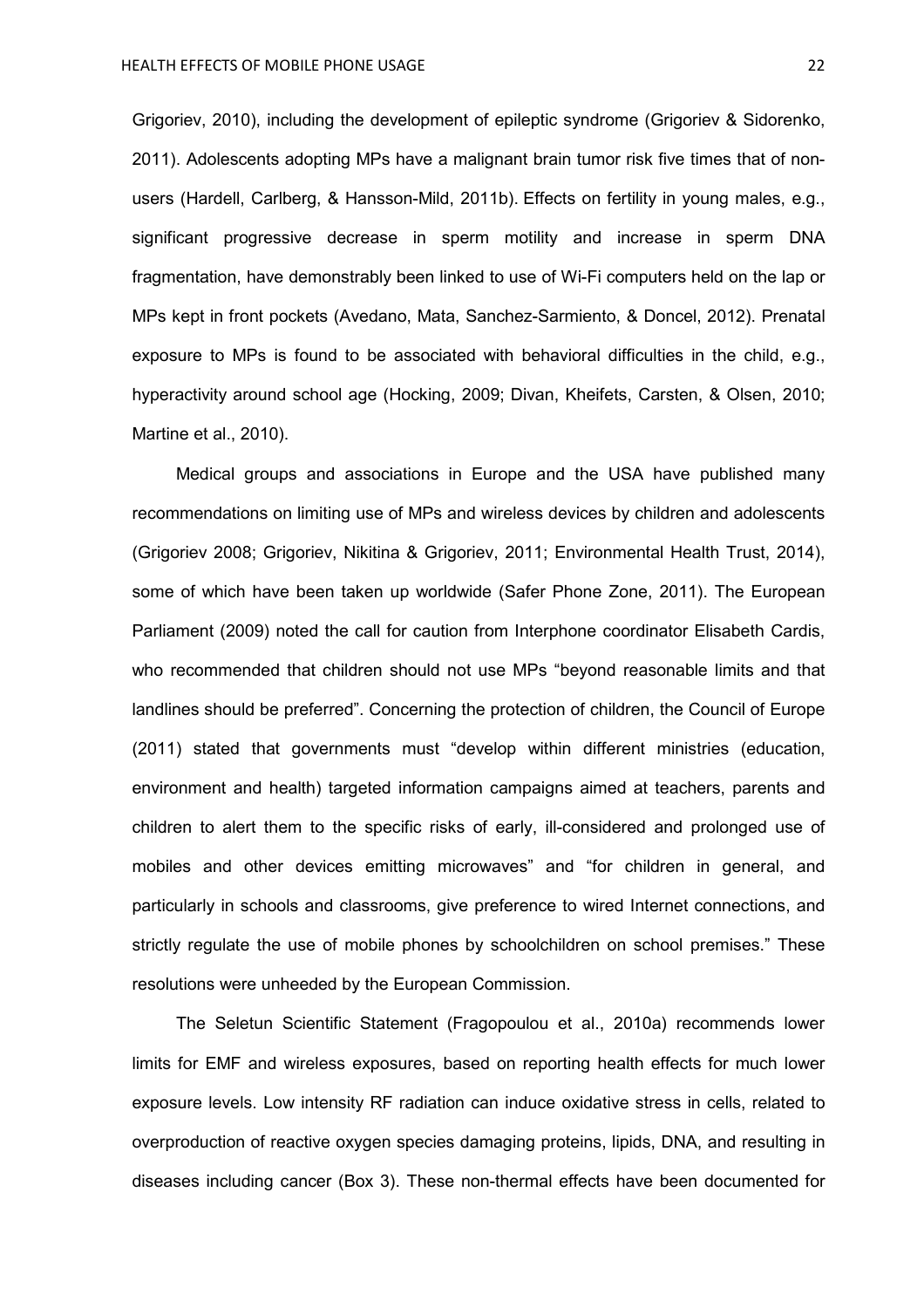RF intensity of 0.1  $\mu$ W/cm<sup>2</sup>, corresponding to 0.6 V/m and SAR of 0.3  $\mu$ W/kg (Yakimenko, Sidorik, Henshel, & Kyrylenko, 2014). Unfortunately, the safety limits (by international commissions) are based only on thermal effects and allow a SAR of 2 W/kg for MPs. Johansson (2013) explains: "The body of evidence on electromagnetic fields requires a new approach to protection of public health; the growth and development of the fetus and of children and argues for strong preventative actions. These conclusions are built upon prior scientific and public health reports documenting the following: 1) low-intensity (non-thermal) bio-effects and adverse health effects are demonstrated at levels significantly below existing exposure standards;  $2)$   $\ldots$  public safety limits are inadequate and obsolete with respect to prolonged, low-intensity exposures; 3) new, biologically-based public exposure standards are urgently needed to protect public health world-wide; 4) it is not in the public interest to wait".

### **FUTURE DIRECTIONS**

Our examination of literature data, together with meta-analyses by ourselves and others, points to the conclusion that even today the risk of head tumors resulting from MP use is very high. A few years ago Lloyd-Morgan (2009) – though underestimating number of cell users by 50%, excluding cordless users, and assuming a minimum 30-year latency – calculated "there would be about 1900 cellphone-induced brain tumors out of about 50,000 brain tumors diagnosed in 2004, increasing to about 380,000 cell-phone-induced brain tumors within 2019 in the USA alone," which would require "an increase in health costs of an annual US\$ 9.5 billion and the need for a 7-fold increase in number of neurosurgeons". An estimate of head tumor incidence must begin with the correct number of cellphone users (6.8 billion subscriptions, 4.4 billion MP users worldwide by year's end 2013), should include risk to cordless users, and assume at least a doubling of brain tumor and acoustic neuroma incidence as documented by Hardell already after ≥10-15 year latency (Hardell, Carlberg & Hansson-Mild, 2006a,b; Hardell, Carlberg, Soderqvist & Hansson-Mild, 2013a,b).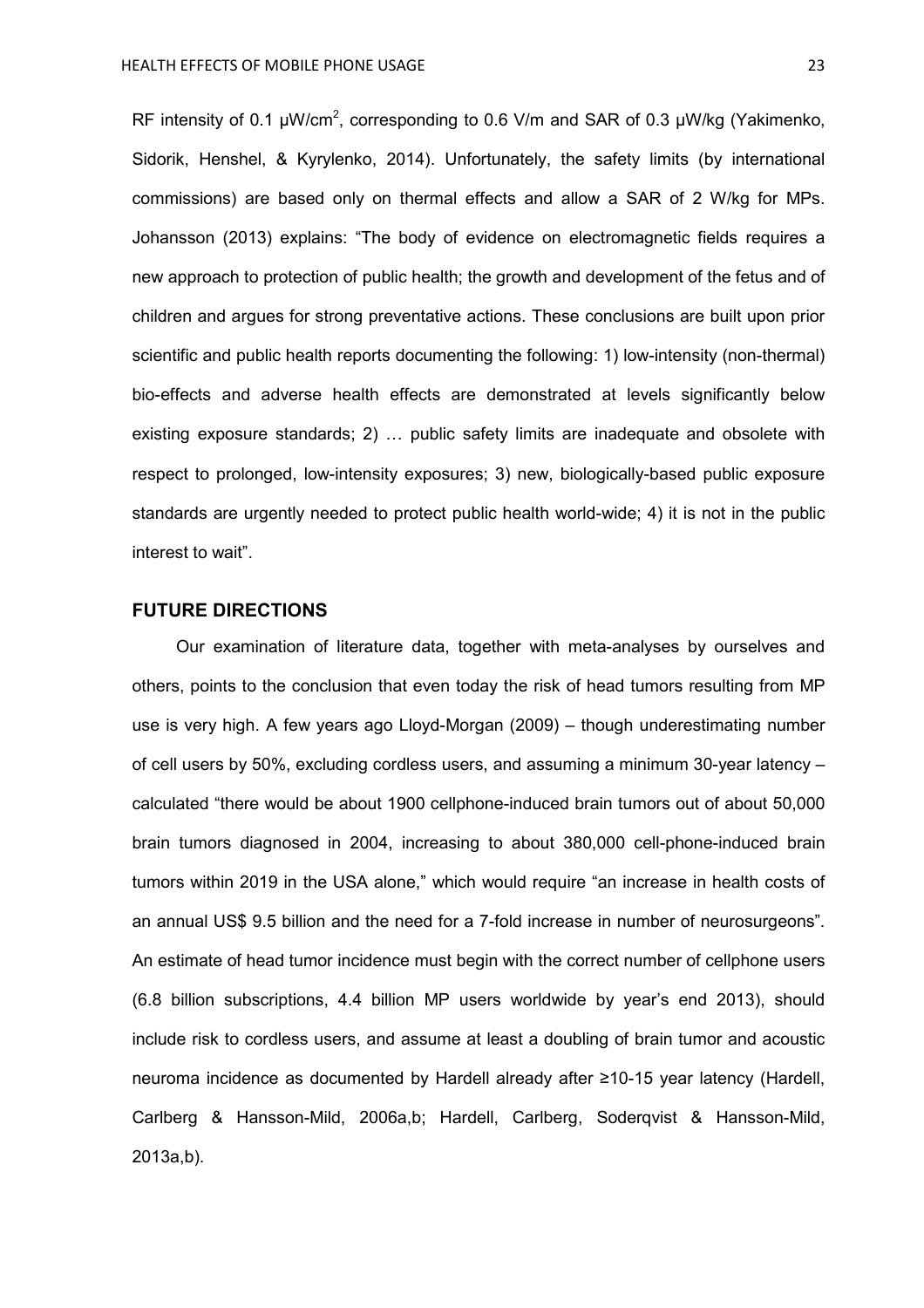A number of factors raise concern even further: 1) latency of MP-induced head tumors can exceed 30 years; 2) risk is higher in those starting MP use when young, with as yet <10 years accumulated latency; 3) the young are making ever-increasing use of MPs; 4) Hardell's data on increase in other types of malign and benign head tumor (besides brain gliomas, meningiomas, acoustic neuromas) remain chiefly indicative; 5) habitual and longterm MP use is possibly associated with increased risk of other head tumors, such as thyroid tumors (Feinmesser, 2013), ocular melanomas (Stang et al., 2001), tumors affecting epiphysis (Benson et al., 2013), salivary and parotid glands (Sadetzsky et al., 2008; Duan, Zhangh & Bu, 2011).

Governments should promote educational campaigns targeting young people, parents, teachers and educators, in particular. This awareness-raising should aim at reducing exposure of young people, and be based on prudent public health planning principles rather than certainty of effect: 1) additional protection for children and fetuses, their being more vulnerable to health risks; their exposures are largely involuntary and they are less protected by existing public safety standards, despite comprising ∼half the population; 2) recommended use of "land lines" or fiber optic cables; 3) encouraged use of unlimited landline rates at home, school, office, anywhere people are not "mobile"; 4) limitation of advertisements targeting children and adolescents, which in any case should clearly state possible health risks; 5) inclusion of SAR on MP packaging; 6) adoption by utility companies of SmartGrid-type projects that avoid new exposure to wireless components.

Governments should consider: what harm might result from failure to protect people, especially children, in terms of social costs alone, if the next few years see further confirmation that exposure to MPs can result in damage to health? Instead, what harm might result from adopting the Precautionary Principle, even if exposure to MPs should prove harmless?

We believe the situation being evaluated today represents just the tip of an iceberg: only time will tell the true dimensions. Even so, our analysis already reveals a clear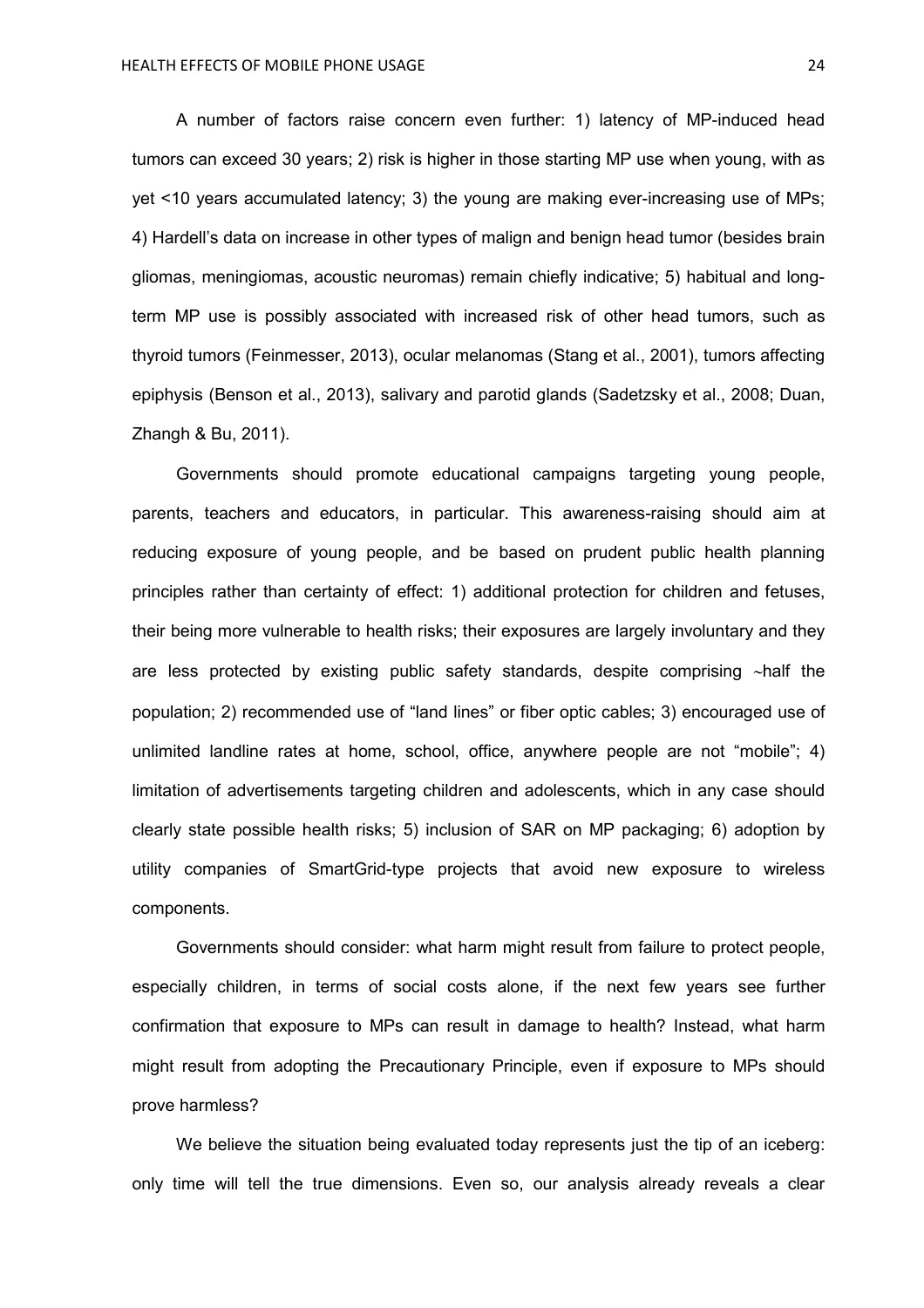increase in tumor risk, and, even if partly proven, shows that MP use could undoubtedly lead to a dramatic health crisis. Today there is sufficient evidence to warrant application of the Precautionary Principle, aimed at substantial reduction in RF exposure limits: 1) risks from MP exposure should be publicized; 2) the spread of wireless technologies in schools should be limited; 3) MP use by minors should be discouraged; 4) prudent low-cost voluntary options should be encouraged (BioInitiative, 2012; EEA, 2008, 2013; European Parliament, 2009; Gee, 2009; Khurana, Teo, Kundi, Hardell & Carlberg, 2009; Kundi, 2009; Lloyd-Morgan, 2009; Radiation Research Org., 2009; Carpenter, 2010; Council of Europe, 2011; Gandhi et al., 2011). To this purpose, a 10-point list of simple personal actions designed to substantially reduce exposure to MP radiation was produced by a group of Viennese medical officers in 2006, and later adopted by the Ministère des Affaires Sociales et de la Santé (2012), A.P.P.L.E., as well as by several other groups such as BioInitiative (2012), and Environmental Health Trust (2014).

Should any doubt remain, it is worth outlining the consequences of the various scenarios with MP RF listed by Gee (2009): the first is similar to the cases where precautions were not taken and avoidable harm was not prevented; the second is where precautions avert much potential harm, whilst stimulating more sustainable innovation in the production and use of technologies; the third is where such precautions are taken but turn out to have been unnecessary. A fourth is that no precautions are taken and no convincing harm emerges.

We do not know which scenario will unfold, but we do know that a choice over current and future RF exposures must be made now, if the costs of possibly being wrong are to be minimized, in particular for our offspring. The tragedy is that the unfolding story of RF looks set to become another case of history repeating itself – following in the tracks of ionizing radiations, asbestos, tobacco smoke, and many other now demonstrated human carcinogens, where evidence of harm was officially recognized only a score or more years after the initial warnings.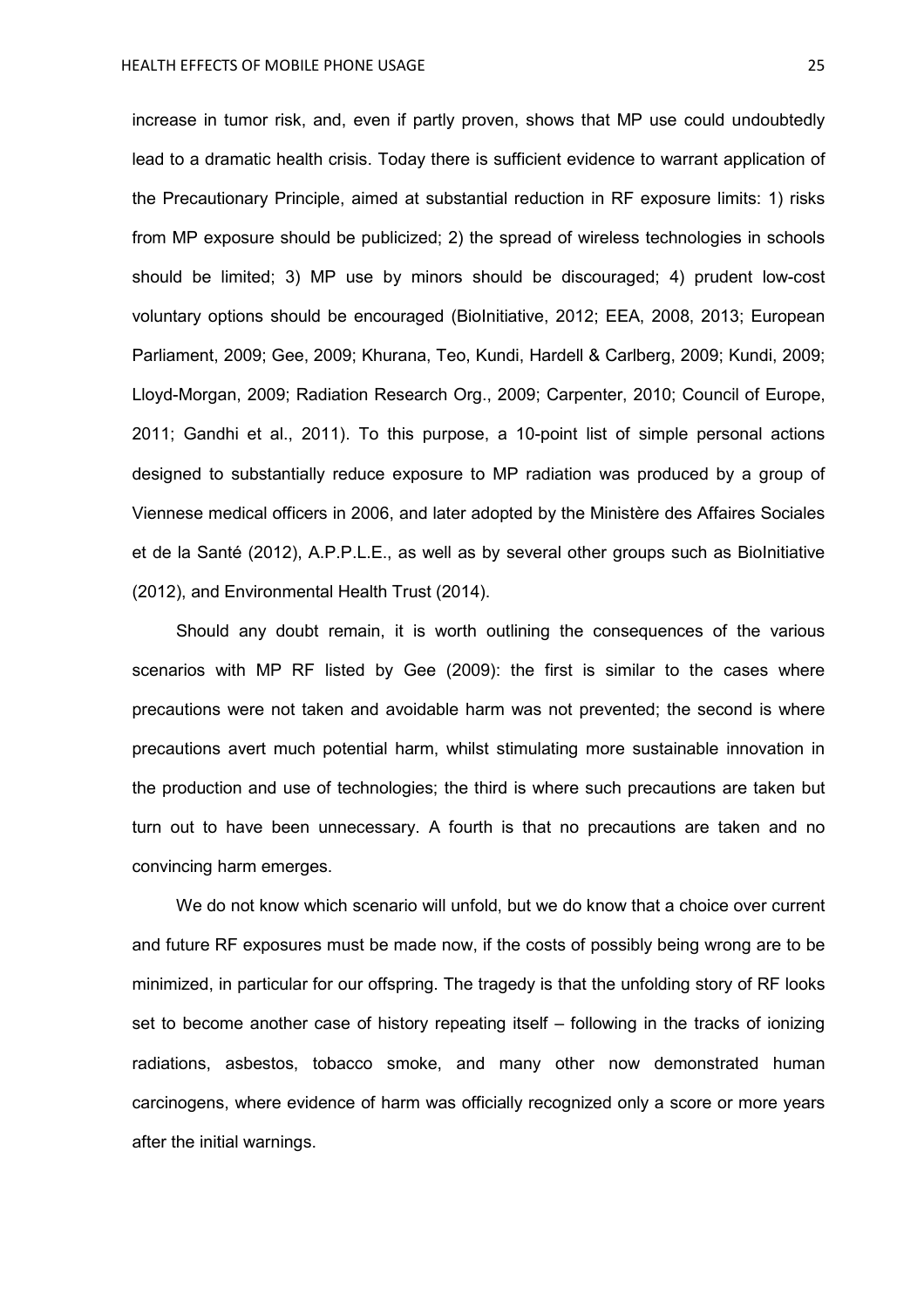Given the evidence we already have, this time we can act early, rather than giving cause for future generations once again to regret our inaction. The choice is ours: "To act or not to act" muses Gee (2009), echoing Hamlet's uncertainty. We call for government and protection agencies to unmask the dilemma: there is sufficient evidence, and the Precautionary Principle alone calls for action now.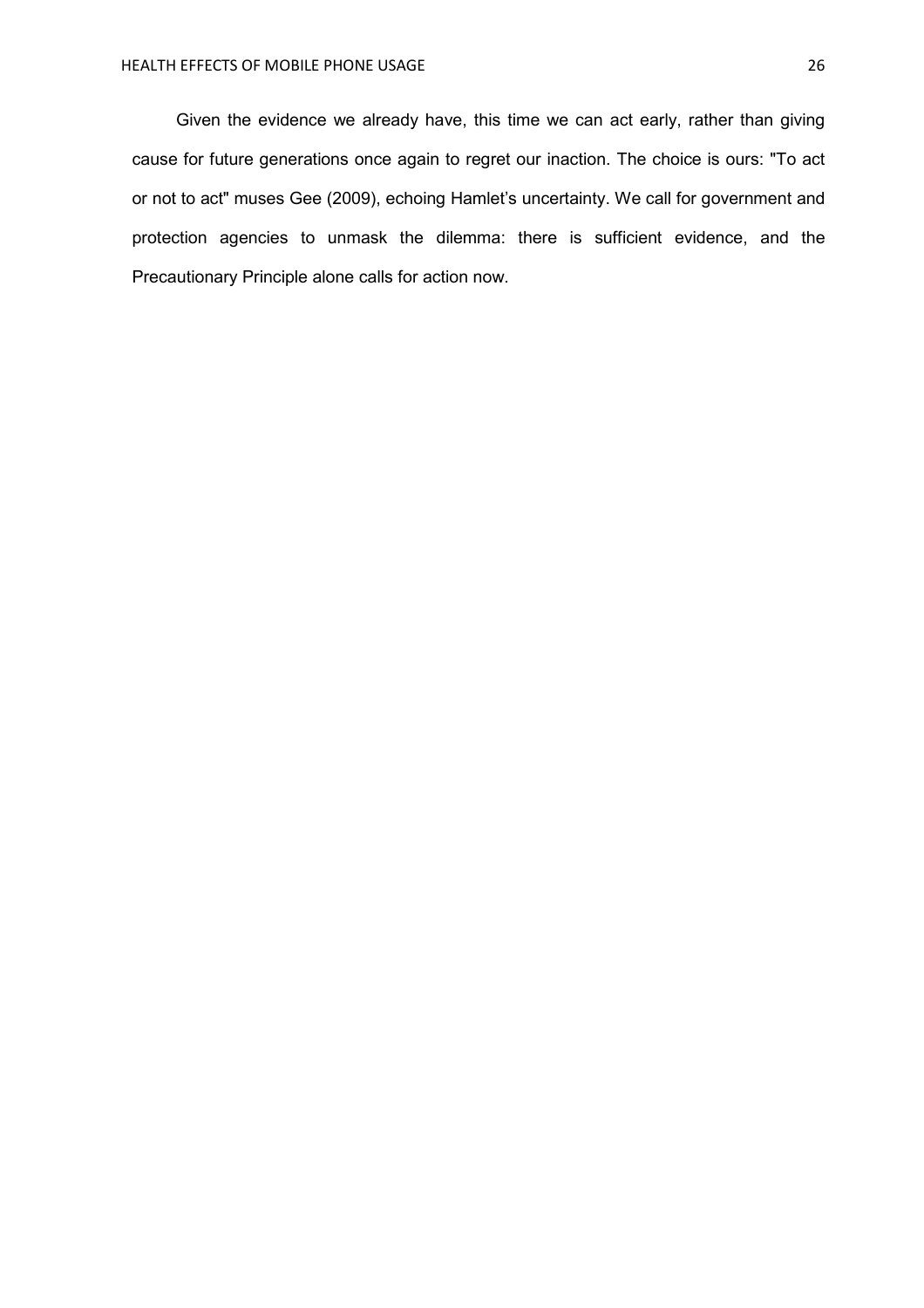#### **REFERENCES**

Al-Khalaiwi, T., & Meo, S.A. (2004). Association of mobile phone radiation with fatigue, headache, dizziness, tension and sleep disturbance in Saudi population. *Saudi Medical Journal,* 25, 732-736.

Altpeter, E.S., R**öö**sli, M., Battaglia, M., Pfluger, D., Minder, C.E., & Abelin, T. (2006). Effect of short-wave (6-22 MHz) magnetic fields on sleep quality and melatonin cycle in humans: the Schwarzenburg shut-down study. *Bioelectromagnetics,* 27(2), 142-150.

Austrian Medical Association (2012). Guideline of the Austrian Medical Association for the diagnosis and treatment of EMF-related health problems and illnesses (EMF syndrome). Consensus paper of the Austrian Medical Association's EMF Working Group (AG-EMF). *Meeting of environmental medicine officers of the Regional Medical Associations and the Austrian Medical Association*, Vienna, Austria, 3 March 2012, from: http://www.magdahavas.com/wordpress/wpcontent/uploads/2012/06/Austrian-EMF-Guidelines-2012.pdf

Avedano, C., Mata, A., Sanchez-Sarmiento, C.A., & Doncel, G.F. (2012). Use of laptop computers connected to internet through Wi-Fi decreases human sperm motility and increases sperm DNA fragmentation. *Fertility and Sterility*, 97(1), 39-45.

Belyaev, I.Y. (2005). Non–thermal biological effects of microwaves: current knowledge, further perspective, and urgent needs. *Electromagnetic Biology and Medicine*, 11, 13-19.

Benson, V. S., Pirie, K., Schuz, J., Reeves, G. K., Beral, V., & Green, J. (2013). Mobile phone use and risk of brain neoplasms and other cancers: prospective study. *International Journal of Epidemiology, 42,* 792-802.

BioInitiative (2012). The Bioinitiative Report 2012. A Rationale for Biologically-based Public Exposure Standards for Electromagnetic Fields (ELF and RF), from: http://www.bioinitiative.org/

Buchner, K., & Eger, H. (2011). Changes of clinically important neurotransmitters under the influence of modulated RF fields – a long term study under real-life conditions. *Umwelt-Medizin-Gesellschaft,* 24(1), 44-57.

Burch, J.B., Reif, J.S., Noonan, C.W., Ichinose, T., Bachand, A.M., Koleber, T.L., & Yost, M.G. (2002). Melatonin metabolite excretion among cellular telephone users. *International Journal of Radiation Biology*, 78(11), 1029-1036.

Cardis, E., & Sadetzki, S. (2011). Indications of possible brain-tumour risk in mobile-phone studies: should we be concerned? *Occupational & Environmental Medicine*, 68, 169-171.

Carlo, G. (2007). Interview by the "Liberterre" Association, from: http://www.liberterre.fr/agriculture/pollinisateurs/bombardement.html

Carpenter, D.O. (2010). Institute of Physics Conf. series: Earth and Environmental Science 10. doi: 10.1088/1755-1315/10/1/012004.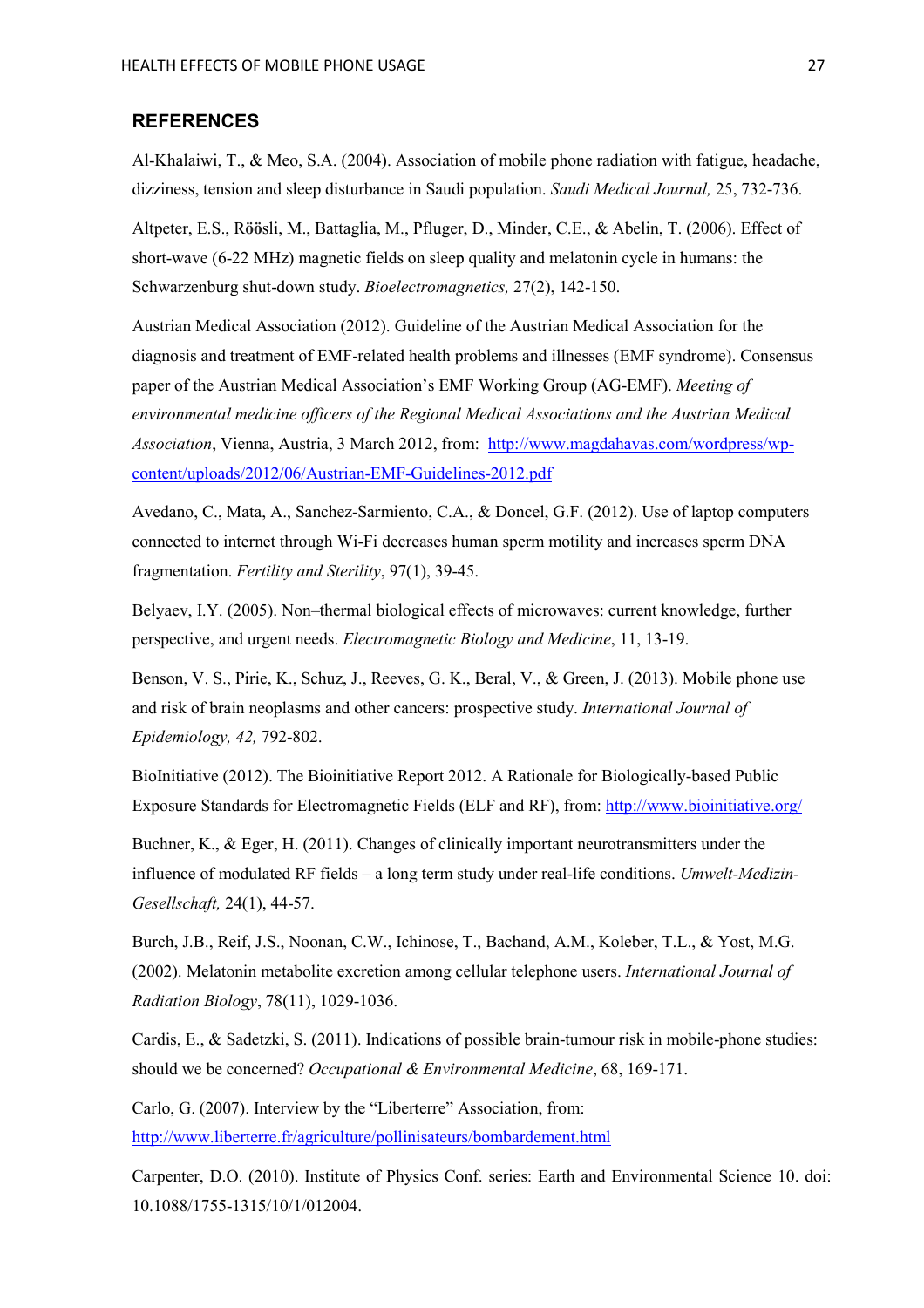Chia, S.E., Chia, H.P., & Tan, J.S. (2000). Prevalence of headache among handheld cellular telephone users in Singapore: a community study. *Environmental Health Perspectives,* 108(11), 1058-1062.

Choliz, M. (2010). Mobile phone addiction: a point of issue. *Addiction,* 105(2), 373-374.

CISCO System (2012). Cisco Connected World Technology Report, from: http://www.cisco.com/c/en/us/solutions/enterprise/connected-world-technology-report/index.html and also: http://newsroom.cisco.com/release/1114955

Council of Europe (2011). Text adopted by the Standing Committee, acting on behalf of the Assembly, on 27 May 2011 (see Doc. 12608, Report of the Committee on the Environment, Agriculture and Local and Regional Affairs, rapporteur: Mr Huss), from: http://assembly.coe.int/Mainf.asp?link=/Documents/AdoptedText/ta11/ERES1815.htm

Coureau, G., Bouvier, G., Lebailly, P., Fabbro-Peray, P., Gruber, A., Lefondre, K., … Baldi I. (2014). Mobile phone use and brain tumours in the CERENAT case-control study. *Occupational & Environmental Medicine*. doi:10.1136/oemed-2013-101754

Davis, D. (Ed.) (2010). *Disconnect – The truth about cell phone radiation, What the Industry has done to hide it, and how to protect your family*. New York, NY: Dutton Press. www.penguin.com.

Davis, D.L., Kesari, S., Soskolne, C.L., Miller, A.B., & Stein, Y. (2013). Swedish review strengthens grounds for concluding that radiation from cellular and cordless phones is a probable human carcinogen. *Pathophysiology,* 20, 123-129.

de Vocht, F., Hannam, K., & Buchan, I. (2013). Environmental risk factors for cancers of the brain and nervous system: the use of ecological data to generate hypotheses. *Occupational & Environmental Medicine,* 70, 349-356.

Divan, H., Kheifets, L., Carsten, O., & Olsen, J. (2010). Cell phone use and behavioural problems in young children. *Journal of Epidemiology and Community Health,* 66(6), 524-529.

Duan, Y., Zhang, H.Z., & Bu, R.F. (2011). Correlation between cellular phone use and epithelial parotid gland malignancies. *International Journal of Oral & Maxillofacial Surgery,* 40(9), 966-972.

Dubey, R.B., Hanmandlu, M., & Gupta, S.K. (2010). Risk of brain tumors from wireless phone use. *Journal of Computer Assisted Tomography*, 34, 799-807.

Edelstyn, N. & Oldershaw, A. (2002). The acute effects of exposure to the electromagnetic field emitted by mobile phones on human attention. *Neuroreport*, 13, 119-214.

Environmental Health Trust (2014). Doctors' Advice to Patients  $\&$  Their Families. Cell Phones  $\&$ Health: Simple Precautions Make Sense, from:

http://ehtrust.org/wpcontent/uploads/2014/03/DoctorsAdvice\_Feb-11-2014\_4Print.pdf.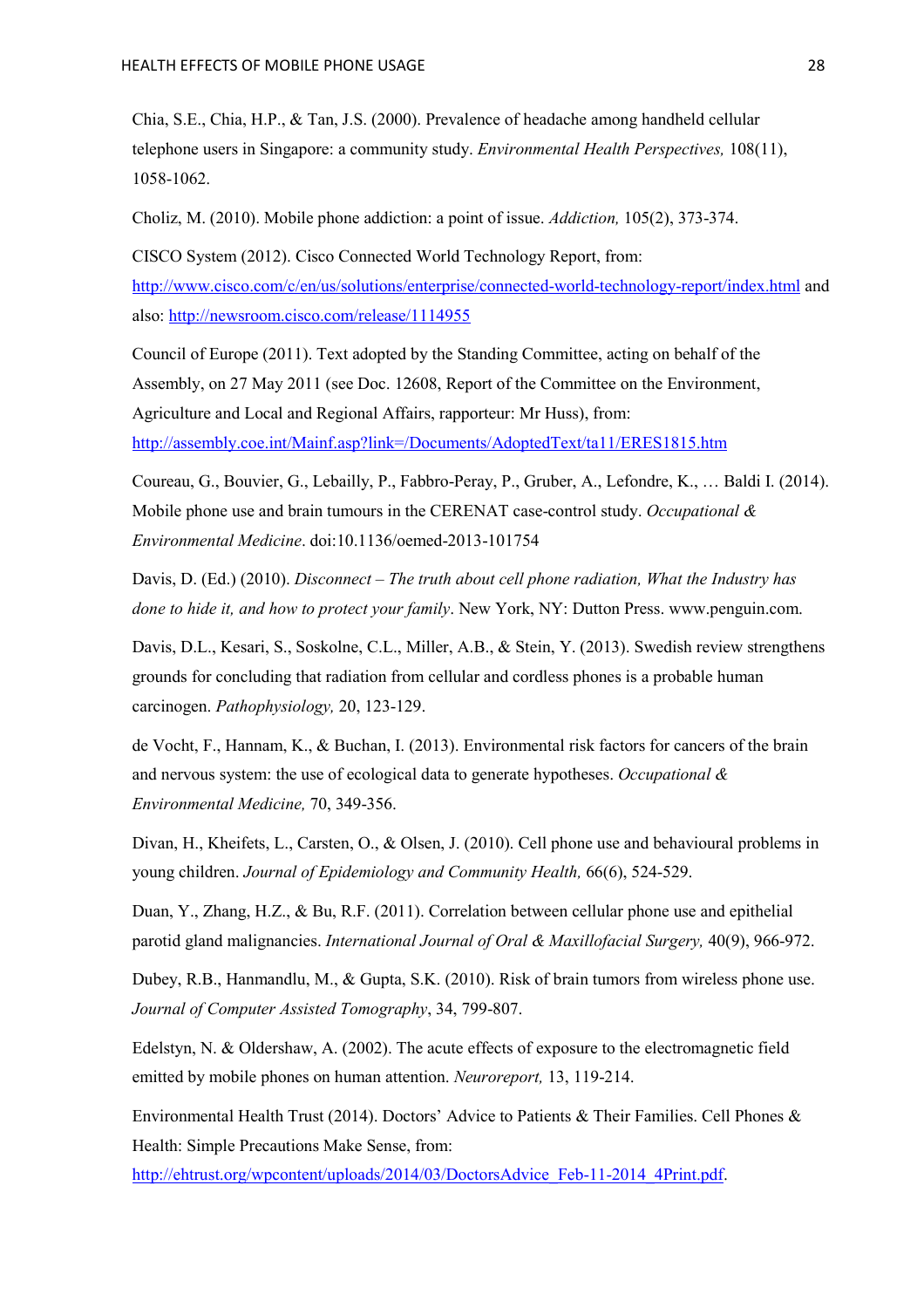European Environment Agency (2008). Radiofrequency Electromagnetic Fields: EEA Commentary on the Evaluation of the Evidence, pp. 1-18, from:

http://report.eea.europa.eu/environment\_issue\_report.

European Environment Agency (2013). Late Lessons from Early Warnings: Science, Precaution, Innovation. EEA Report N. 1/2013, pp. 1-768, from: http://www.eea.europa.eu/publications/latelessons-2.

European Parliament (2009). Committee on the Environment, Public Health and Food safety. Report on health concerns associated with electromagnetic fields, 23 February 2009, from: http://www.europarl.europa.eu/sides/getDoc.do?pubRef=-//EP//TEXT+REPORT+A6-2009- 0089+0+DOC+XML+V0//EN.

Feinmesser, R. (2013). Cellphone use and thyroid cancer, from: www.haaretz.com/news/national/israeli-scientists-find-possible-link-between-cellphone-use-thyroidcancer.premium-1.507552

Fragopoulou, A., Grigoriev Y., Johansson, O., Margaritis, L.H., Morgan, L., Richter, E., & Sage, C. (2010a). Scientific panel on electromagnetic field health risks: consensus points, recommendations, and rationales. *Reviews of Environmental Health*, 25(4), 307-317, and also from: http://electromagnetichealth.org/electromagnetic-health-blog/the-seletun-statement/

Fragopoulou, A. F., Miltiadous, P., Stamatakis, A., Stylianopoulou, F., Koussoulakos, S. L., & Margaritis, L. H. (2010b). Whole body exposure with GSM 900 MHz affects spatial memory in mice. *Pathophysiology*, 17, 179-187.

Gandhi, O.P., Lazzi, G., & Furse, C.M. (1996). Electromagnetic absorption in the human head and neck for mobile telephones at 835 and 1900 MHz. *IEEE Transactions on Microwave Theory and Techniques*, 44, 1884-1897.

Gandhi, O.P., Lloyd Morgan, L., de Salles, A.A., Han, Y.Y., Herberman, R.B., & Davis, D.L. (2012). Exposure limits: the underestimation of absorbed cell phone radiation, especially in children. *Electromagnetics Biology and Medicine,* 31(1), 34-51.

Gee, D. (2009). Late lessons from early warnings: towards realism and precaution with EMF? *Pathophysiology,* 16, 217-231.

Glaser, Z. (1972). Bibliography of reported biological phenomena ("effects") and clinical manifestations attributed to microwave and radio-frequency radiation. Naval Medical Research Institute – National Naval Medical Center, Bethesda, USA, from:

http://www.magdahavas.com/wordpress/wpcontent/uploads/2010/06/Navy\_Radiowave\_Brief.pdf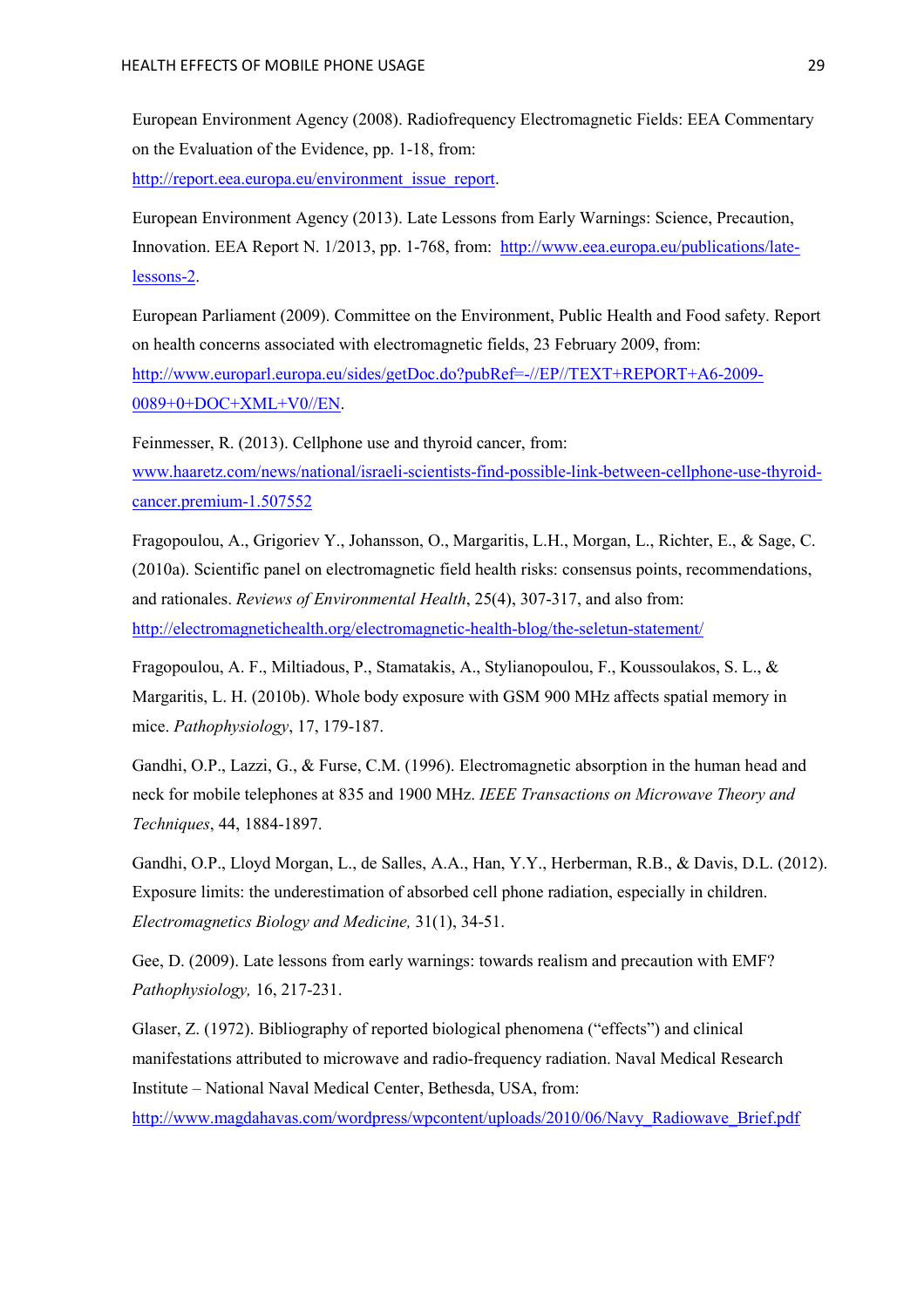Gómez-Perretta, C., Navarro, E.A., Segura, J., & Portolés, M. (2013). Subjective symptoms related to GSM radiation from mobile phone base stations: a cross-sectional study. *BMJ Open*. doi: 10,1136/bmjopen-2013-003836.

Grigoriev, Y. (2008). Russian NCNIRP Guidance. New condition of EMF RF exposure and guarantee of population health. Proc. Internat. Conf. on The Global Issue of EMF and Health. London, UK, pp. 27-31.

Grigoriev, Y., Nikitina, & V., Grigoriev, O. (2011). Electromagnetic Fields from Mobile Phones: Health Effects on Children and Teenagers. Resolution of Russian National Committee on Non-Ionizing Radiation Protection, Moscow April 2011, from:

http://electromagnetichealth.org/electromagnetic-health-blog/russian-report/

Grigoriev, Y., & Sidorenko, A. (2011). Nonthermal electromagnetic fields and estimation of the probable development of the convulsive syndrome. *Biophysics*, 56(2), 351-357.

Hallberg, O., & Oberfeld, G. (2006). Letter to Editor: Will we all become electrosensitive? *Electromagnetic Biology and Medicine,* 25,189-191.

Han, Y.Y., Gandhi, O.P., & De Salles, A. (2010). Comparative assessment of model of electromagnetic absorption of the head for children and adults indicates the need for policy changes. *European Journal of Oncology*, 5, 301-318.

Han, Y.Y., Kano, H., Davis, D.L, Niranjan, A., & Lunsford, L.D. (2009). Cell phone use and acoustic neurinoma: the need for standardized questionnaires and access to industry data. *Surgical 7eurology*, 72, 216-222.

Hardell, L., & Carlberg, M. (2013). Using the Hill viewpoints from 1965 for evaluating strengths of evidence of the risk for brain tumors associated with the use of mobile and cordless phones. *Reviews of Environmental Health*, 28(2-3), 97-106.

Hardell, L., Carlberg, M., & Hansson-Mild, K. (2006a). Pooled analysis of two case-control studies on use of cellular and cordless telephones and the risk for malignant brain tumours diagnosed in 1997-2003. *International Archives of Occupational Environmental Health,* 79(8), 630-639.

Hardell, L., Carlberg, M., & Hansson-Mild, K. (2006b). Pooled analysis of two case-control studies on the use of cellular and cordless telephones and the risk of benign brain tumours diagnosed during 1997-2003. *International Journal of Oncology*, 28(2), 509-518.

Hardell, L., Carlberg, M., & Hansson-Mild, K. (2008). Methodological aspects of epidemiological studies on the use of mobile phones and their association with brain tumors. *Open Environmental Science*, 2, 54-61.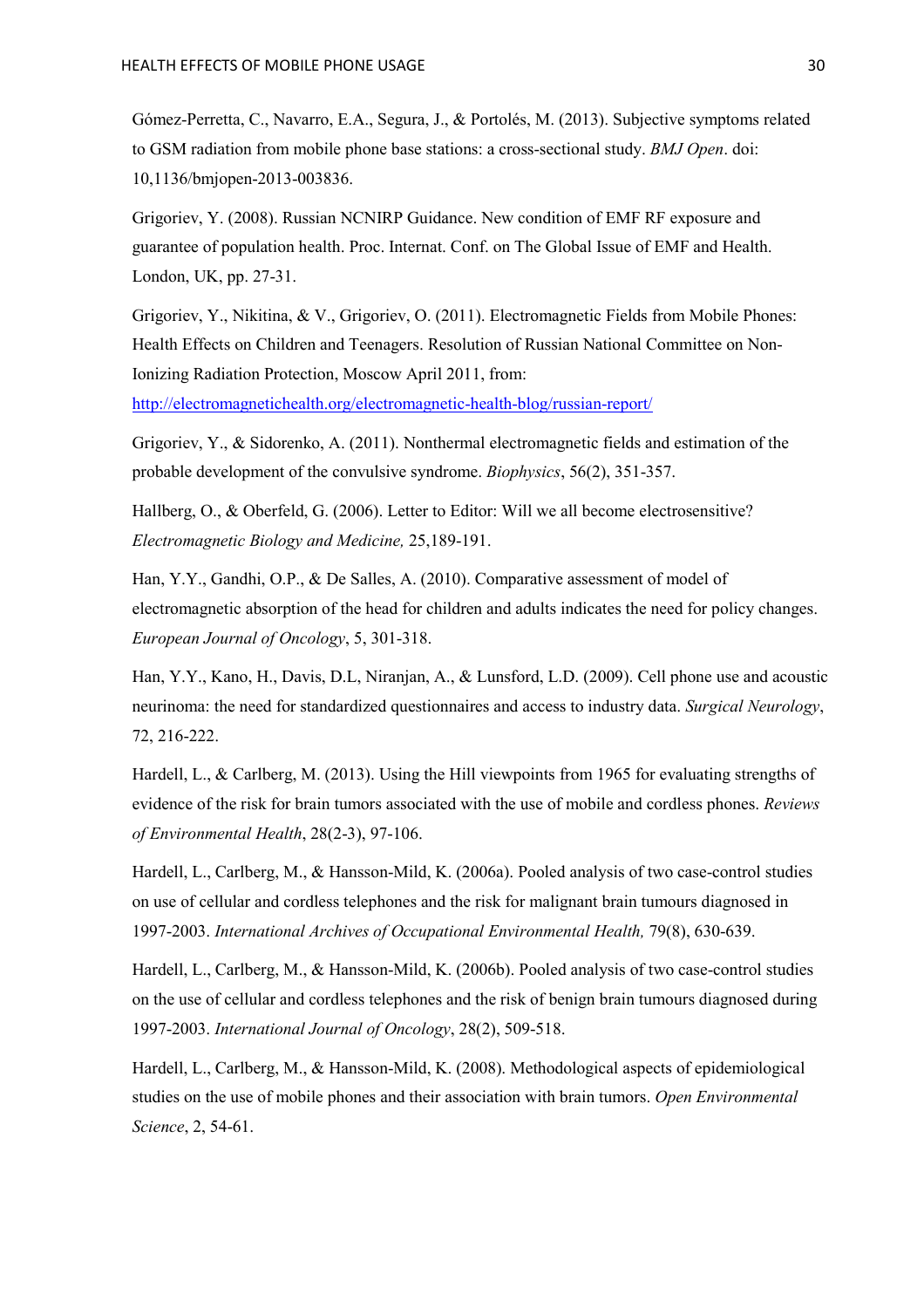Hardell, L., Carlberg, M., & Hansson-Mild, K. (2011a). Re-analysis of risk for glioma in relation to mobile telephone use: comparison with the results of the Interphone international case-control study. *International Journal of Epidemiology*, 40, 1126-1128.

Hardell, L., Carlberg, M., & Hansson Mild, K. (2011b). Pooled analysis of case-control studies on malignant brain tumours and the use of mobile and cordless phones including living and deceased subjects. *International Journal of Oncology*, 38(5), 1465-1474.

Hardell, L., Carlberg, M., Soderqvist, F., & Hansson-Mild, K. (2013a). Pooled analysis of casecontrol studies on acoustic neuroma diagnosed 1997-2003 and 2007-2009 and use of mobile and cordless phones. *International Journal of Oncology,* 43(6), 1036-1044.

Hardell, L., Carlberg, M., Soderqvist, F., & Hansson-Mild, K. (2013b). Case-control study of the association between malignant brain tumours diagnosed between 2007 and 2009 and mobile and cordless phone use. *International Journal of Oncology,* 43(4), 1833-1845.

Hardell, L., Hallquist, A., Hansson-Mild, K., Carlberg, M., Pahlson, A., & Lilja, A. (2002). Cellular and cordless telephones and the risk for brain tumours. *European Journal of Cancer Prevention*, 11, 377-386.

Hardell, L., Walker, M.J., Walhjalt, B., Friedman, L.S., Richter, E.D. (2006). Secret ties to industry and conflicting interests in cancer research. *American Journal of Industrial Medicine,* 50(3), 227-233.

Havas, M. (2010). Interphone Study: it's not just brain tumors!, from: http://www.magdahavas.com/interphone\_parotid\_gland\_tumors\_brain\_tumor/

Havas, M. (2013). Radiation from wireless technology affects the blood, the heart, and the autonomic nervous system. *Reviews on Environmental Health*, 28(2-3), 75-84.

Havas, M., & Marrongelle, J. (2010). Provocation study using heart rate variability shows microwave radiation from 2.4 GHz cordless phone affects autonomic nervous system. *European Journal of Oncology*, 5, 273-300.

Havas, M., & Marrongelle, J. (2013). Replication of heart rate variability provocation study with 2.4- GHz cordless phone. *Electromagnetic Biology and Medicine*, 32, 1-14.

Hillert, L., Akerstedt, T., Lowden, A., Wiholm, C., Kuster, N., Ebert, S., … Arnetz, B.B. (2007). The effect of 884 MHz GSM wireless communication signals on headache and other symptoms: an experimental provocation study. *Bioelectromagnetics,* 29(3), 185-196.

Hocking, B. (2001). Microwave sickness: a reappraisal. *Occupational Medicine*, 51(1), 66-69.

Hocking, B. (2009). Maternal cell phone use and behavioural problems in children. Letter to Editor. *Epidemiology,* 20(2), 312.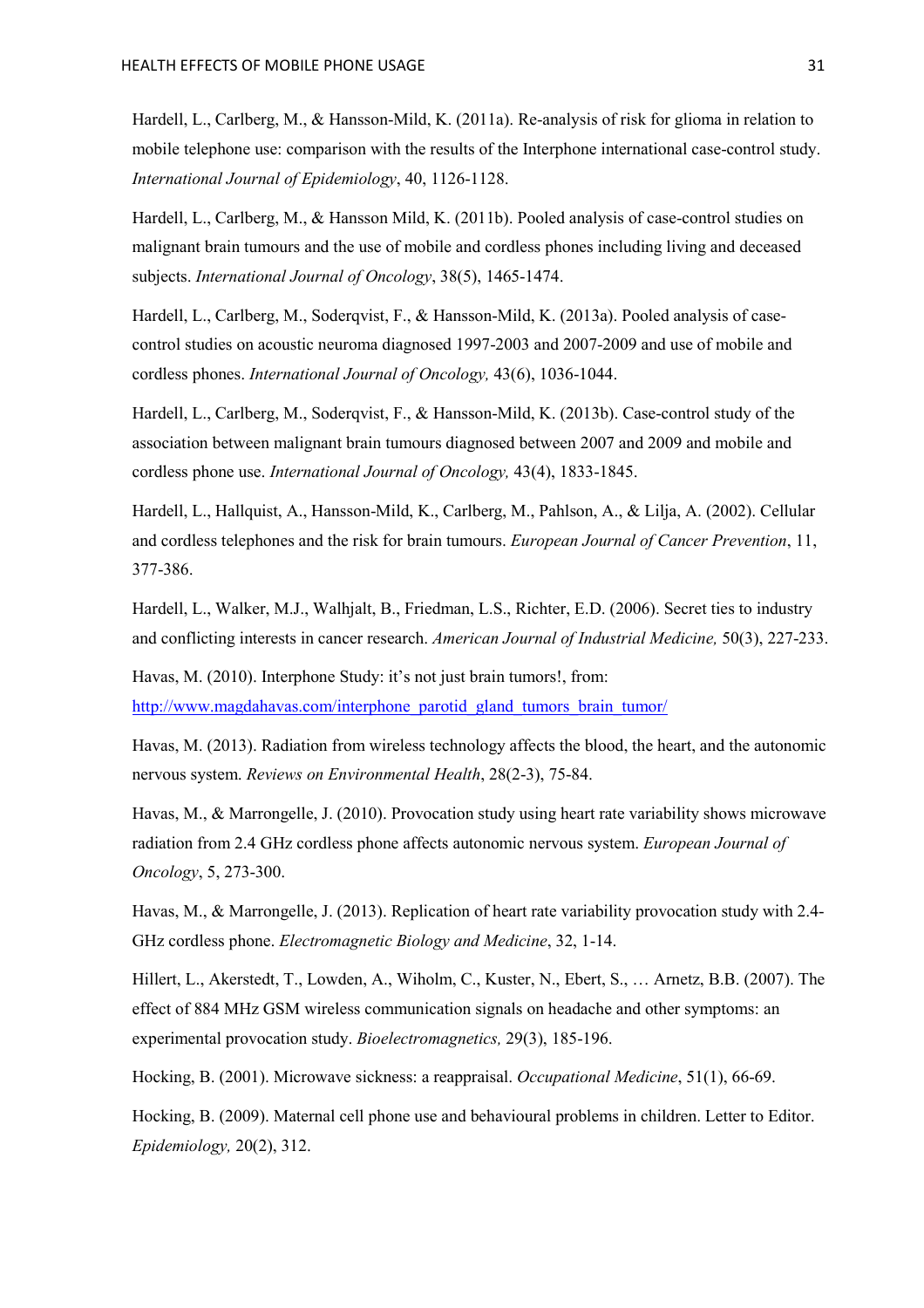Hocking, B., & Westermann, R. (2003). Neurological effects of radiofrequency radiation. *Occupational Medicine*, 53, 123-127.

Huff, J. (2002). IARC Monographs: Industry influence, and upgrading, downgrading, and undergrading chemicals. *International Journal of Occupational and Environmental Health,* 8, 249-270.

Huss, A., Egger, M., Hug, K., Huwiler-Muntener, K., & Roosli, M. (2007). Source of funding and results of studies of health effects of mobile phone use: systematic review of experimental studies. *Environmental Health Perspectives,* 115, 1-4.

Hutter, H.P., Moshammer, H., Wallner, P., Cartellieri, M., Denk-Linnert, D., Katzinger, M., … Kundi, M. (2009). Tinnitus and mobile phone use. *Occupational and Environmental Medicine*, 67(12), 804-808.

Indoor Environmental Quality (IEQ), (2005). National Institute of Building Sciences. IEQ Indoor Environmental Quality, 2005, from: http://ohionetwork.org/MCS/US\_Reports.pdf.

International Agency for Research on Cancer (2011). Carcinogenicity of radiofrequency electromagnetic fields. *The Lancet-Oncology,* 12, 624-626. press release no. 208; 31 May 2011, from: www.iarc.fr

International Agency for Research on Cancer (2013). Non-Ionizing Radiation, Part 2: Radiofrequency Electromagnetic Fields. IARC Monographs on the Evaluation of Carcinogenic Risks to Humans, Vol. 102, pp. 1-421, from: http://monographs.iarc.fr/ENG/Monographs/vol102/index.php.

Interphone Study Group (2010). Brain tumour risk in relation to mobile telephone use: results of the Interphone international case-control study. *International Journal of Epidemiology,* 39, 675-694.

Interphone Study Group (2011). Acoustic neurinoma risk in relation to mobile telephone use: Results of the INTERPHONE international case-control study. *Cancer Epidemiology*, 35, 453-464.

Johansson, O. (2006). Electrohypersensitivity: state of the art of a functional impairment. *Electromagnetic Biology and Medicine,* 25(4), 245-258.

Johansson, O. (2013). Letter to Los Angeles Unified School District Regarding Installation of Wi-Fi, February 2013, from: http://mieuxprevenir.blogspot.it/2013/02/letter-from-dr-olle-johansson-tolos.html

Johansson, O., Gangi, S., Liang, Y., Yoshimura, K., Jing, C., & Liu, P.Y. (2001).

Cutaneous mast cells are altered in normal healthy volunteers sitting in front of ordinary TVs/PCs – results from open-field provocation experiments. *Journal of Cutaneous Pathology,* 28, 513-519.

Johansson, O., & Liu, P.Y. (1995). "Electrosensitivity", "electrosupersensitivity" and "screen dermatitis": preliminary observations from on-going studies in the human skin. In: Simunic D. (ed),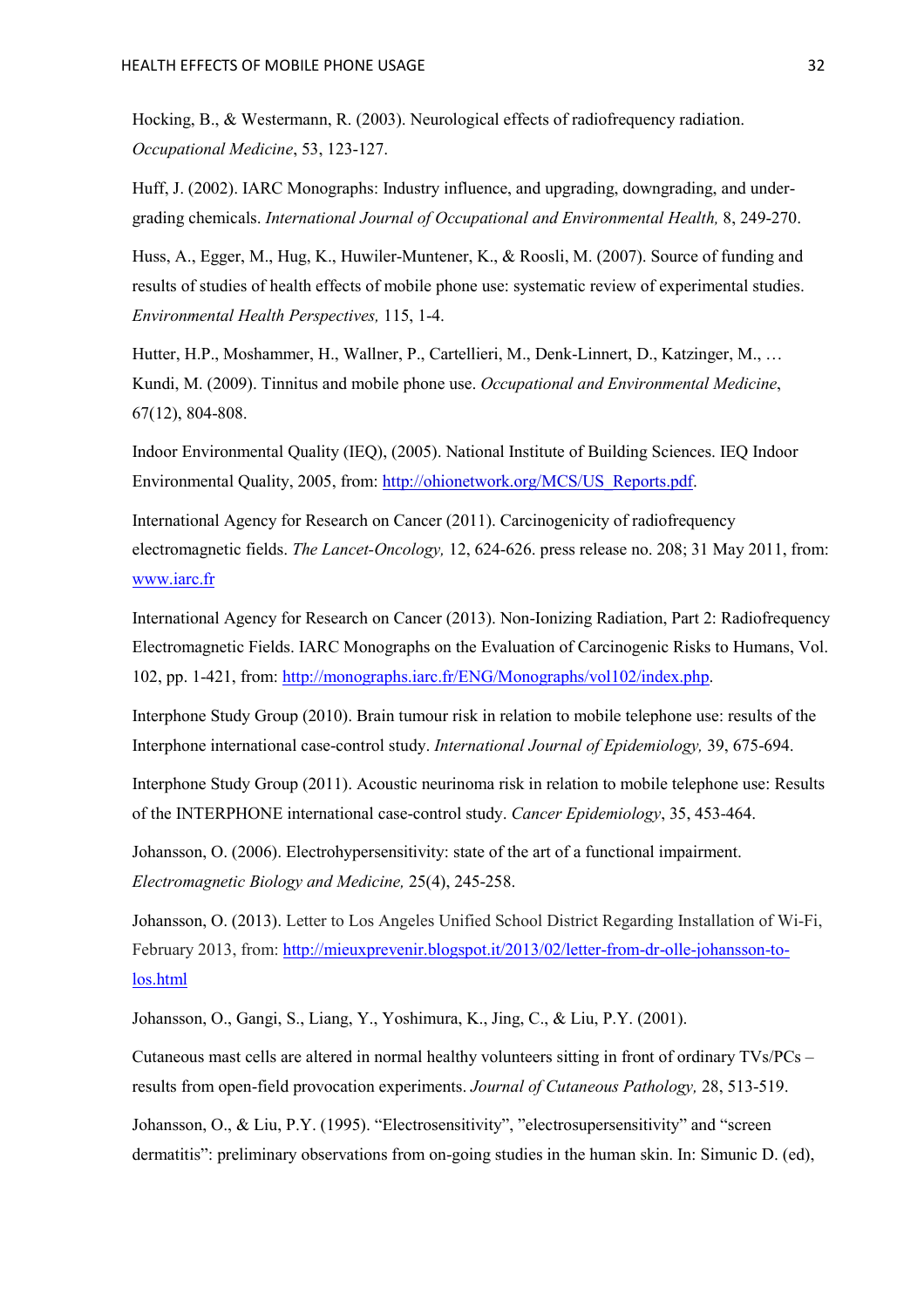Proc. COST 244: Biomedical Effects of Electromagnetic Fields – Workshop on Electromagnetic Hypersensitivity. Brussels/Graz: EU/EC (DC XIII), pp. 52-57.

Khurana, V.G., Hardell, L., Everaert, J., Bortkiewicz, A., Carlberg, M., & Ahonen, M. (2010). Epidemiological evidence for a health risk from mobile phone base stations. *International Journal of Occupational Medicine and Environmental Health*, 16, 263-267.

Khurana, V.G., Teo, C., Kundi, M., Hardell, L., & Carlberg, M. (2009). Cell phones and brain tumors: A review including the long-term epidemiologic data. *Surgical 7eurology*, 72(3), 205-214.

Koivisto, M., Krause, C. M., Revonsuo, A., Laine, M., & Hämäläinen, H. (2000). The effects of electromagnetic field emitted by GSM phones on working memory. *NeuroReport*, 11, 1641-1643.

Kundi, M. (2009). The controversy about a possible relationship between mobile phone use and cancer. *Environmental Health Perspectives*, 117(3), 316-324.

Levis, A.G., & Gennaro, V. (2012). Mobile phones and head tumors: our position in the light of the Interphone and IARC conclusions, from:

http://www.applelettrosmog.it/public/index.php?id\_pagina=19

Levis, A.G., Gennaro, V., & Garbisa, S. (2012). Business bias as usual: the case of electromagnetic pollution. In Elsner, W., Frigato, P., & Ramazzotti, P. (eds): "Social Costs Today. Institutional Analyses of the Present Crises". Routledge (Taylor & Francis Group), London and New York, pp. 225-268, from: www.routledge.com.

Levis, A.G., Minicuci, N., Ricci, P., Gennaro, V., & Garbisa, S. (2011). Mobile phones and head tumours. The discrepancies in cause-effect relationships in the epidemiological studies - how do they arise? *Environmental Health,* 10, 59-73.

Levis, A.G., Minicuci, N., Ricci, P., Gennaro, V., & Garbisa, S. (2012). Mobile phones and head tumours: a growing alarm. *Open Environmental Science,* 6, 1-12.

Lloyd-Morgan, L. (2009). Estimating the risk of brain tumors from cellphone use: Published casecontrol studies. *Pathophysiology,* 16, 137-147.

Maish, D. (2012). Smart meter health concerns: just a nocebo effect or an emerging public health nightmare? *AC7EM Journal,* 31(2), 15-19.

Marino, A., & Carrubba, S. (2009). The effects of mobile-phone electromagnetic effects on brain electrical activity: a critical analysis of the literature. *Electromagnetic Biology and Medicine,* 28(3), 250-274.

Markov, M., & Grigoriev, Y.G. (2013). Wi-Fi technology – an uncontrolled global experiment in the health of mankind. *Electromagnetic Biology and Medicine*, 32(2), 200-208.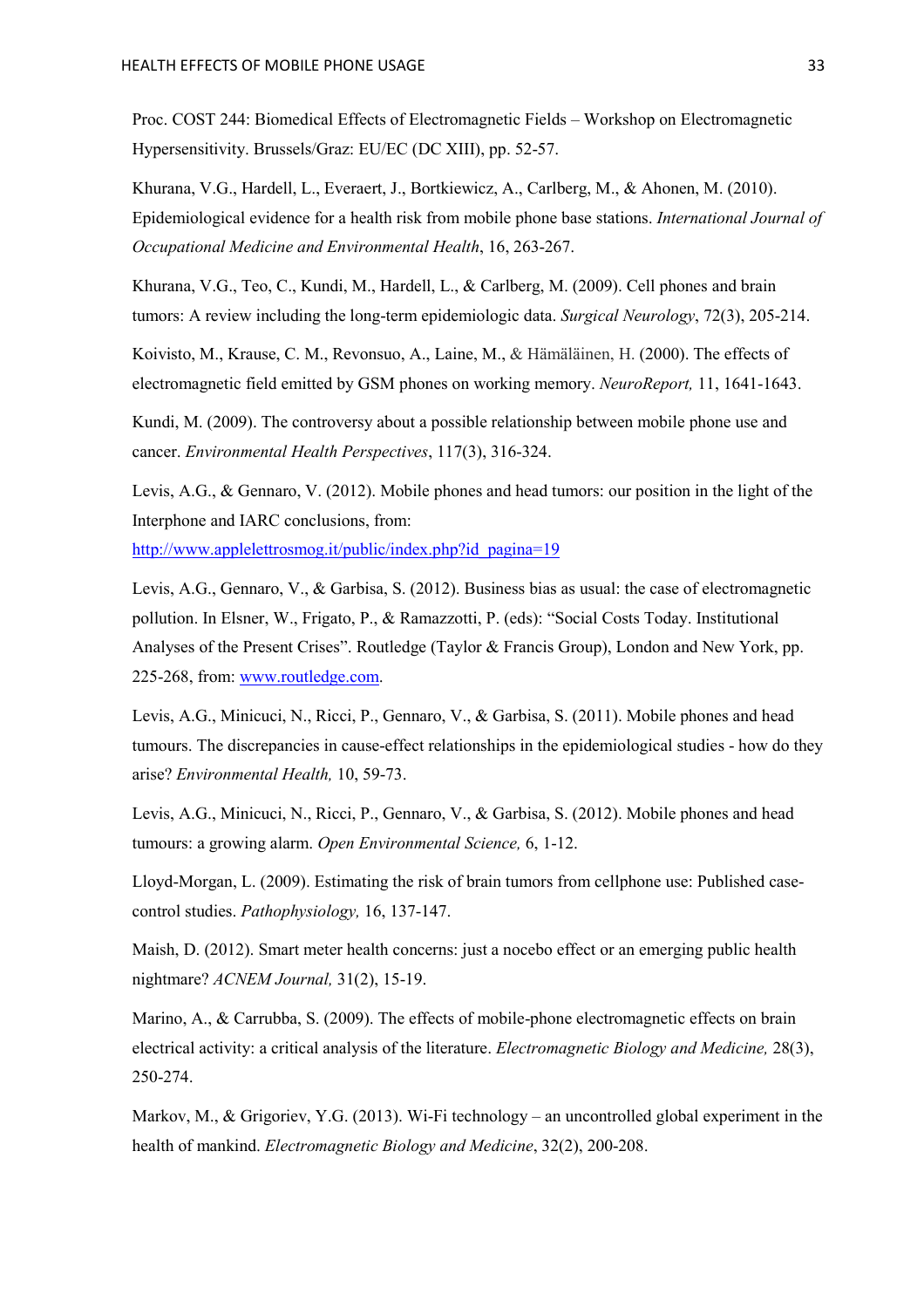Martine, V., Martinez, D., Forns, J., Guxens, M., Julvez, J., Ferrer, M., & Sunyer, J. (2010). Prenatal exposure to cell phone use and neurodevelopment at 14 months. *Epidemiology,* 21(2), 259-262.

Maskey, D. M., Pradhan, J., Aryal B., Lee, C. M., Choi, I.Y., Park, K., … Kim, J. K. (2010). Chronic 835-Mhz radiofrequency exposure to mice hippocampus alters the distribution of calbindin and GFAP immunoreactivity. *Brain Research*, 1346, 237-246.

Ministère des Affaires Sociales et de la Santé (2012). Téléphones mobiles, santé et sécurité, from: http://www.radiofrequences.gouv.fr/spip.php?article22

Myung, S.K., Ju, W., McDonnell, D.D., Lee, Y.J., Kazinets, G., Cheng, C.T. & Moskowitz, J.M. (2009). Mobile phone use and risk of tumors: a meta-analysis. *Journal of Clinical Oncology*, 27(33), 5565-5572.

Navarro, E.A., Segura, J., Portolés, M., & Gomez-Perretta, C. (2003). The microwave syndrome: a preliminary study in Spain. *Electromagnetic Biology and Medicine,* 22,161-169.

Pall Martin, L. (2013). Electromagnetic fields act via activation of voltage-gated calcium channels to produce beneficial or adverse effects. *Journal of Cellular and Molecular Medicine*, 17(8), 958-965.

Preece, A.W., Iwi, G., Davies-Smith, A., Wesnes, K., Butler, S., Lim, E., & Varey, A. (1999). Effect of a 915-MHz simulated mobile phone signal on cognitive function in man. *International Journal of Radiation Biology*, 75, 447-456.

Radiation Research Org. (2009). Cellphones and brain tumours: 15 reasons for concern. Science, spin and the truth behind Interphone, 38pp., from: http://www.radiationresearch.org/pdfs/15reasons.asp

Sadchikova, M. (1974). Clinical manifestations of reactions to microwave irradiation in various occupational groups. In: *Biological Effects and Health Hazards of Microwave Radiation*. International symposium sponsored by WHO (Warsaw, 1973). Czerski (ed.), Polish Medical Publisher, pp. 261-267.

Sadetzki, S., Chetrit, A., Jarus-Hakak, A., Cardisa, E., Deutch, Y., Duvdevani, S., … Wolf, M. (2008). Cellular phone use and risk of benign and malignant parotid gland tumors – a nationwide case-control study. *American Journal of Epidemiology,* 167, 457-467.

Safer Phone Zone (2011). Worldwide cell phone safety recommendations and policies, from: http://www.saferphonezone.com/worldwide-cell-phone-safety-recommendations-and-policies/

Santini, R., Santini, P., Danze, J.M., Le Ruz, P., & Seigne, M. (2002). Study of the health of people living in the vicinity of mobile phone base stations: influences of distance and sex. *Pathologie Biologie*, 50, 369-373.

Saracci, R., & Samet, J. (2010). Commentary: call me on my mobile phone ... or better not? – a look at the INTERPHONE study results. *International Journal of Epidemiology*, 39(3), 695-698.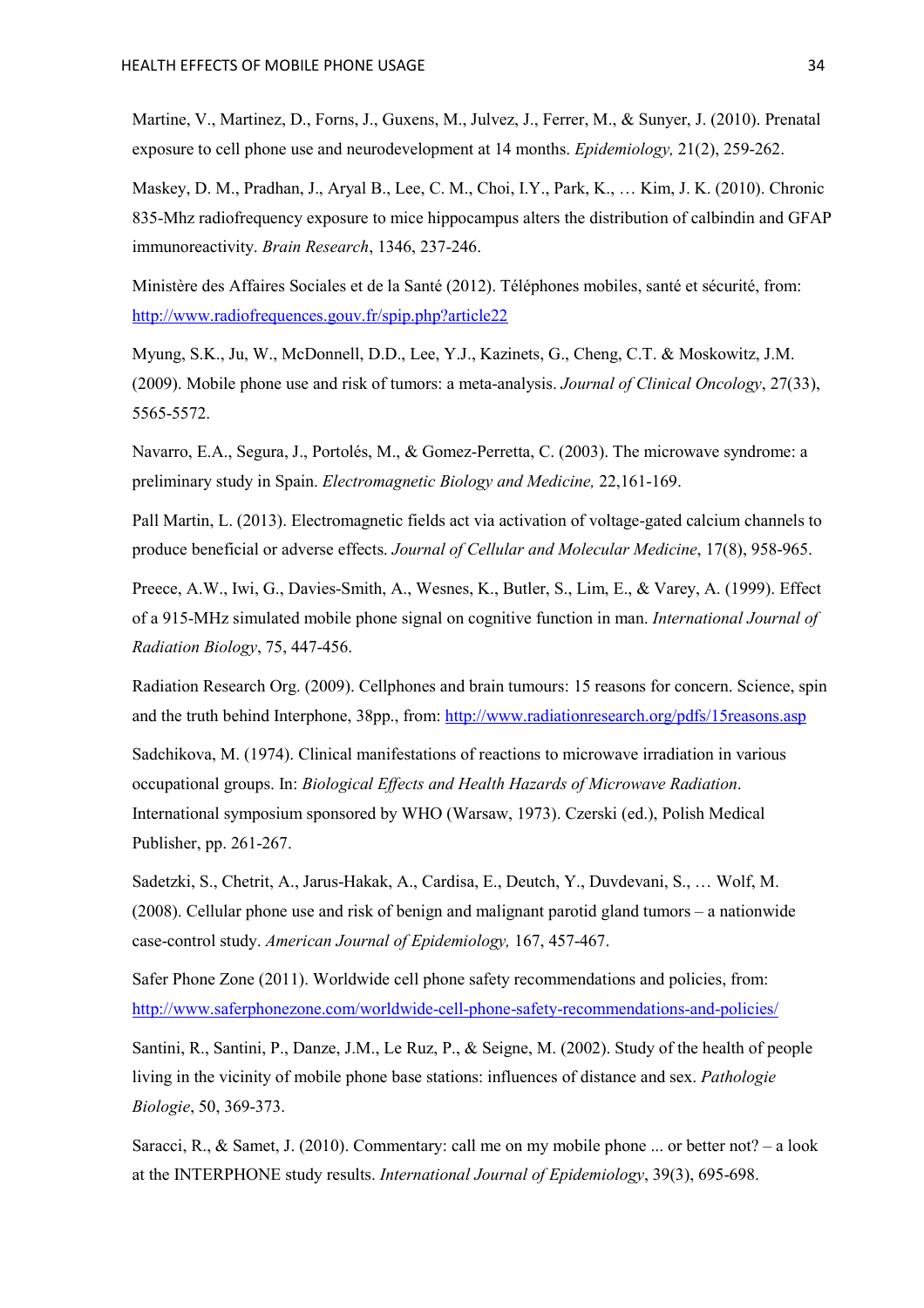Sato, Y., Akiba, S., Kubo, O., & Yamaguchi, N. (2011). A case-case study of mobile phone use and acoustic neurinoma risk in Japan. *Bioelectromagnetics*, 32(2), 85-93.

Sears, M.E. (2007). The Medical Perspective on Environmental Sensitivities. Canadian Human Rights Commission, from:

file:///D:/elettrosmog/EHS/SEARS%202007%20canadian%20human%20right.pdf

Soderqvist, F., Carlberg, M., & Hardell, L. (2008). Use of wireless telephones and self-reported health symptoms: a population-based study among Swedish adolescents aged 15-19 years. *Environmental Health*, from: http://www.ehjournal.net/content/7/1/18

Stang, A., Anastassiou, G., Ahrens, W., Bromen, K., Bornfeld, N. & Jockel, K.H. (2001). The possible role of radiofrequency radiation in the development of uveal melanoma. *Epidemiology*, 12(1), 7-12.

Tomatis, L. (2002). The IARC Monograph Program: Changing attitudes towards public health. *International Journal of Occupational Medicine and Environmental Health,* 8, 114-152.

Tomatis, L. (2005). Primary prevention of cancer in relation to science, sociocultural trends and economic pressures. *Scandinavian Journal of Work and Environmental Health*, 31(3), 227-232.

Wood, A.W., Loughran, S.P., & Stough, C. (2006). Does evening exposure to mobile phone radiation affect subsequent melatonin production? *International Journal of Radiation Biology*, 82(2), 69-76.

World Health Organization (2004). Electromagnetic fields and public health, International Workshop on EMF Hypersensitivity, Prague, 25-27 October 2004.

 Yakimenko, I., Sidorik, E., Henshel, D., & Kyrylenko, S. (2014). Low intensity radiofrequency radiation: a new oxidant for living cells. *Oxidants and Antioxidants in Medical Science*, 3(1), 1-3.

Zaret, M. (1973). Microwave cataracts. *Medical Trial Technique Quarterly,* 19(3), 246-252.

# **RECOMMENDED READINGS**

BioInitiative (2012). The Bioinitiative Report 2012. A Rationale for Biologically-based Public Exposure Standards for Electromagnetic Fields (ELF and RF), from: http://www.bioinitiative.org/

Carpenter, D.O. (2010). Institute of Physics Conf. series: Earth and Environmental Science 10. doi: 10.1088/1755-1315/10/1/012004.

Choliz, M. (2010). Mobile phone addiction: a point of issue. *Addiction,* 105(2), 373-374.